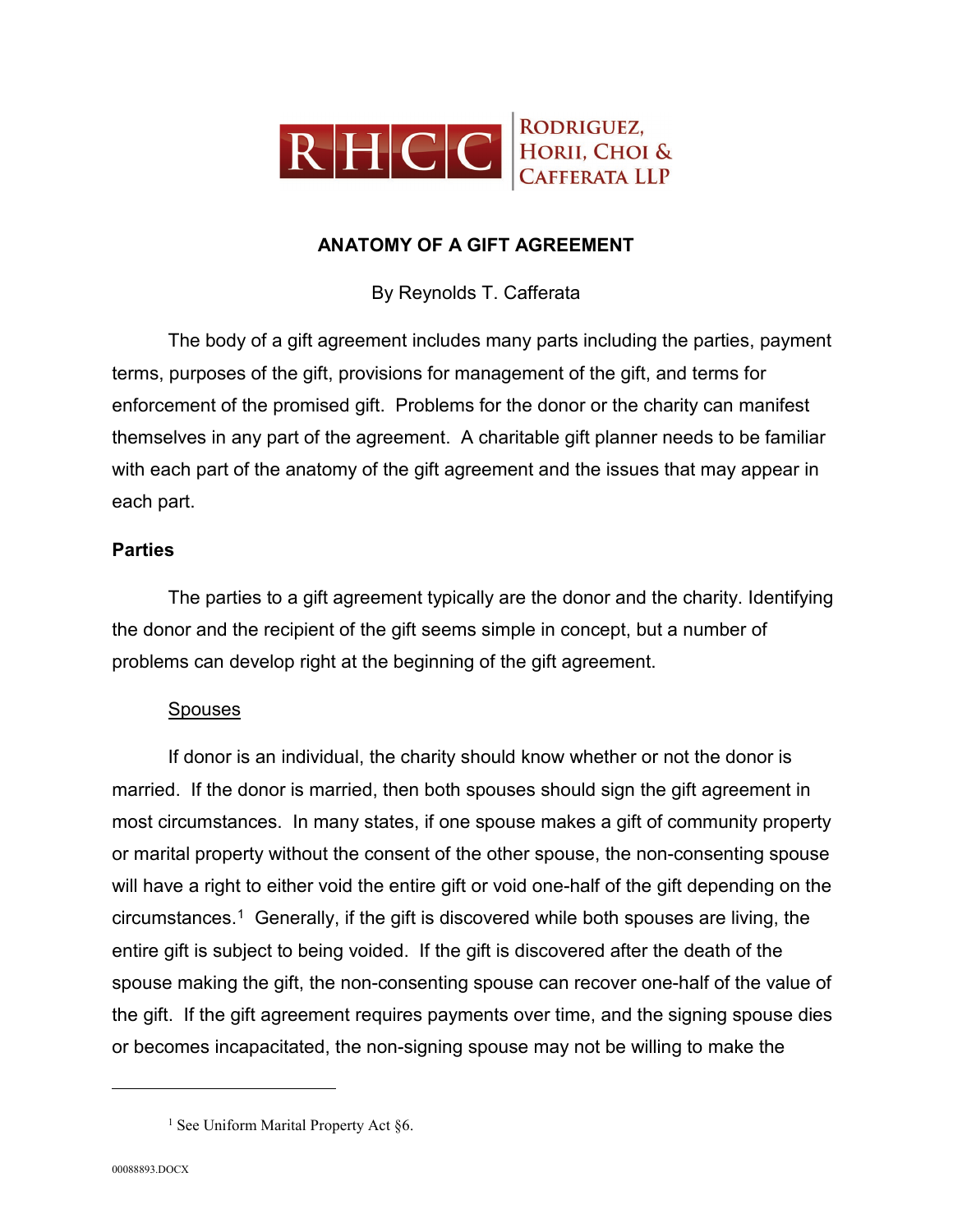remaining payments due under the gift agreement. Finally, getting both spouses involved in the gift is a great stewardship opportunity. Often times it is the surviving spouse that makes the most significant charitable gifts, so the charity will want to have a connection with both of the spouses.

There may be some situations where the donor has substantial separate property that is being used to fund the gift and may not wish to involve the non-donor spouse in the process. If the charity has confirmed that the donor is using his or her separate property, then the charity can proceed with only the donor spouse's signature. Even in this case, however, the charity should do what is possible to include the other spouse in the gift.

# Funds and Foundations

Many philanthropists have private foundations, donor advised funds, or other types of charitable funds that they can use to fund a charitable gift. It is important that the donor correctly identify the source of payment of a binding pledge agreement. If the donor is an individual who is personally legally obligated to make payments under the gift agreement, it is a prohibited act of self-dealing for the donor's private foundation to make a payment due under the gift agreement.<sup>[2](#page-1-0)</sup> A donor advised fund may satisfy a donor's legally binding obligation under a gift agreement under certain circumstances.<sup>[3](#page-1-1)</sup> The individual donor and his or her private foundation or donor advised fund generally cannot be jointly legally obligated for the same sums under an enforceable gift agreement. Joint legal obligations between donors and their donor advised funds or private foundations generally result in self-dealing transactions or other prohibited transactions.[4](#page-1-2) If the gift agreement is a non-binding letter of intent, then it is generally possible for the donor and a donor-advised fund or private foundation to be parties to the agreement or to make payments on the donor's behalf because the donor is not relieved of a legal obligation when a payment is made to the charity. A charity probably

<span id="page-1-1"></span><span id="page-1-0"></span><sup>&</sup>lt;sup>2</sup> Treasury Reg.  $\frac{53.4941}{d}$ -2(f).

<sup>&</sup>lt;sup>3</sup> Notice 2017-73.

<span id="page-1-2"></span><sup>4</sup> See PLR 201421024.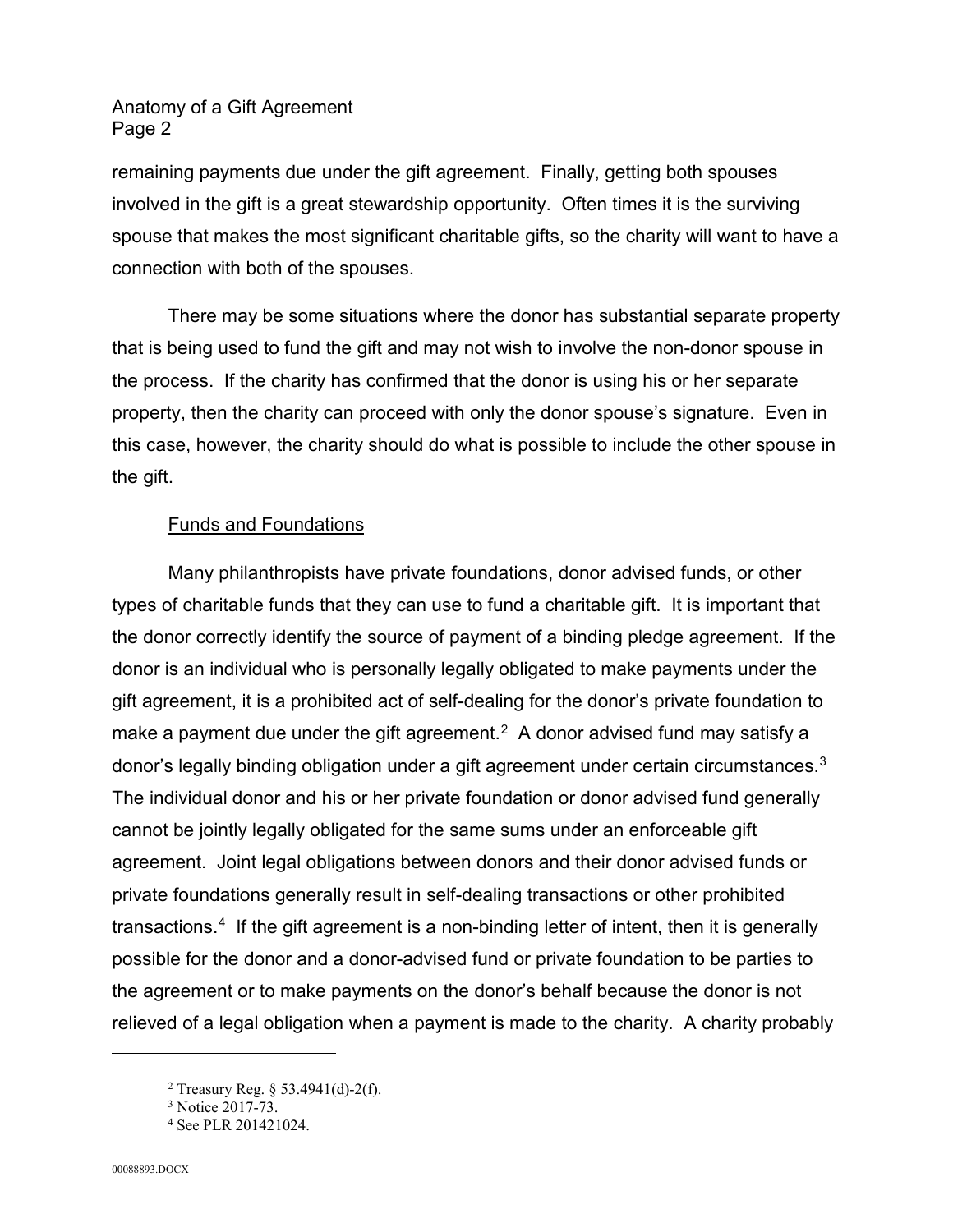should have legal counsel review any agreement that has both individuals and related charitable entities as parties to the agreement to be certain it does not create a possible violation of these prohibited transaction rules.

## Businesses and Others

If the gift agreement results in a binding obligation on the donor, if someone other than the donor makes a payment, there may be undesirable tax consequences. As noted above, if a private foundation makes a payment in satisfaction of an enforceable gift agreement of its founder, this is an act of self-dealing. If a corporation makes a payment on an enforceable gift agreement of a shareholder, it could be characterized as a taxable dividend to the shareholder followed by a contribution to the charity. If one individual makes a payment of an enforceable gift agreement of another individual, that is treated as a gift from the individual making the payment to the donor who signed the enforceable gift agreement for gift tax purposes.<sup>5</sup> In this final case, even though it is a gift from the person making the payment to the obligor under the enforceable gift agreement for transfer tax purposes, the person making the payment likely still is entitled to the charitable income tax deduction.<sup>[6](#page-2-1)</sup>

# Authority

If a gift agreement is intended to be a binding obligation, then the person signing the agreement must have authority to enter into the agreement on behalf of the party. An individual generally has authority to enter into an agreement on his or her own behalf if over age of 18 and competent. If the party to the agreement is a corporation, either a for-profit corporation or a private foundation that is incorporated, one or two authorized officers generally need to sign any gift agreement that will be binding on the corporation. If the donor is a trust, one or more of the trustees need to sign the gift agreement. Partnerships generally are bound by the signature of a general partner. A limited

<span id="page-2-0"></span><sup>5</sup> Rev.Rul. 81-110, 1981-1 C.B.479.

<span id="page-2-1"></span><sup>&</sup>lt;sup>6</sup> See Gem 38505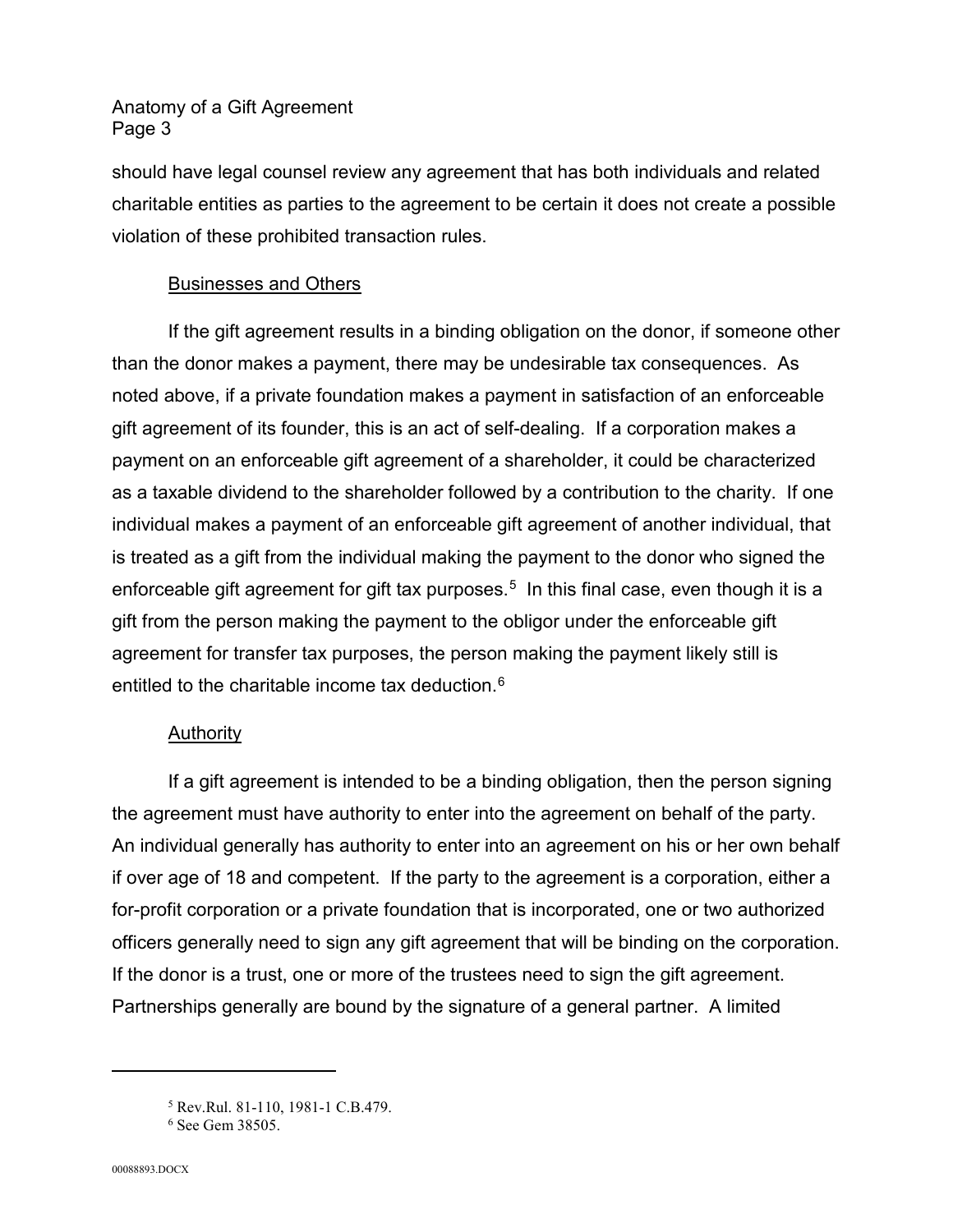liability company may be bound by the signature of a manager, an officer, or a member depending upon its structure.

## **EXAMPLE:**

This agreement is entered into this \_\_\_\_\_\_\_\_\_\_\_\_\_\_\_\_\_\_ of 20\_\_\_\_, by and among Jane Smith and Robert Smith (the "Donors") and The Really Great Charity (the "Charity").

[BODY OF AGREEMENT]

**Donors:**

Jane Smith

Robert Smith

**Charity:**

The Really Great Charity

By: Its:

# **Payments**

A gift agreement should clearly define the amount of the gift and the timing of the payment of the gift. The agreement also should identify the type of property that will be acceptable to satisfy the gift obligation and how gifts other than cash will be valued. State the gift amount in words and numbers, and double check that words and numbers are consistent.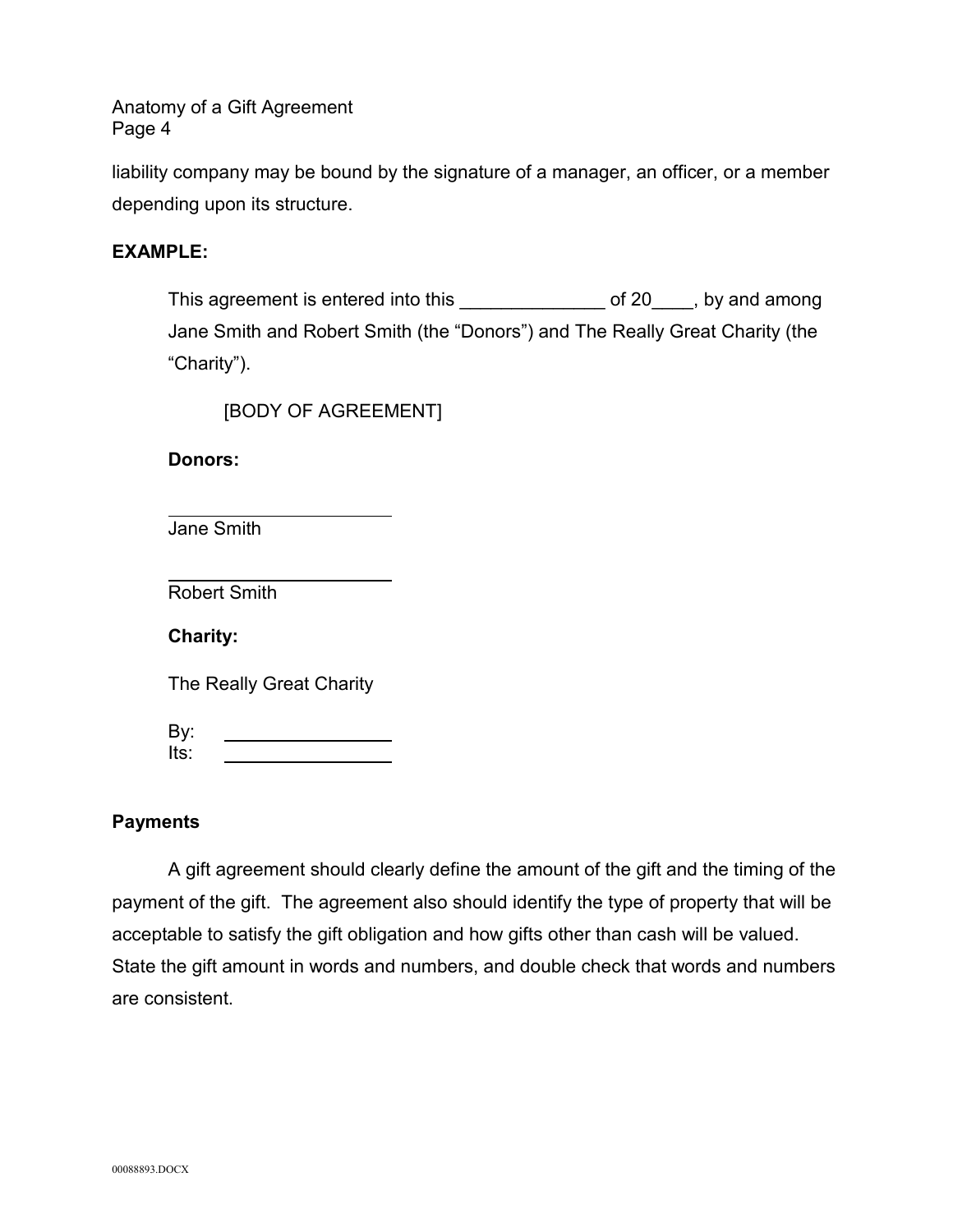## Cash Gifts

If the gift will be of a specific dollar amount, the total amount should be set out even if it were paid in installments. If the gift will be made in installments, then the amount of each installment and the date by which it will be paid should be listed in the agreement. Always double check that the total of the listed installments adds up to the total amount of the gift.

## **EXAMPLE:**

The Donors agree to pay Charity One Million Dollars (\$1,000,000.00) as follows:

- Two Hundred Thousand Dollars (\$200,000.00) on or before December 31, 2018;
- Two Hundred Thousand Dollars (\$200,000.00) on or before December 31, 2019;
- Two Hundred Thousand Dollars (\$200,000.00) on or before December 31, 2020;
- Two Hundred Thousand Dollars (\$200,000.00) on or before December 31, 2021; and
- Two Hundred Thousand Dollars (\$200,000.00) on or before December 31, 2022.

## **Property Gifts**

Many donors will use cash or marketable securities to satisfy the gift agreement. Obviously, it is easy to know the amount to credit for cash payment. With respect to marketable securities, the agreement should provide that the securities will be credited following the IRS deduction valuation rules. Generally that means that a security is valued based on the average of the high and low trading price of the security on the date that it is contributed to the organization. If the payments are to be satisfied only with cash or marketable securities, the gift agreement should include those limitations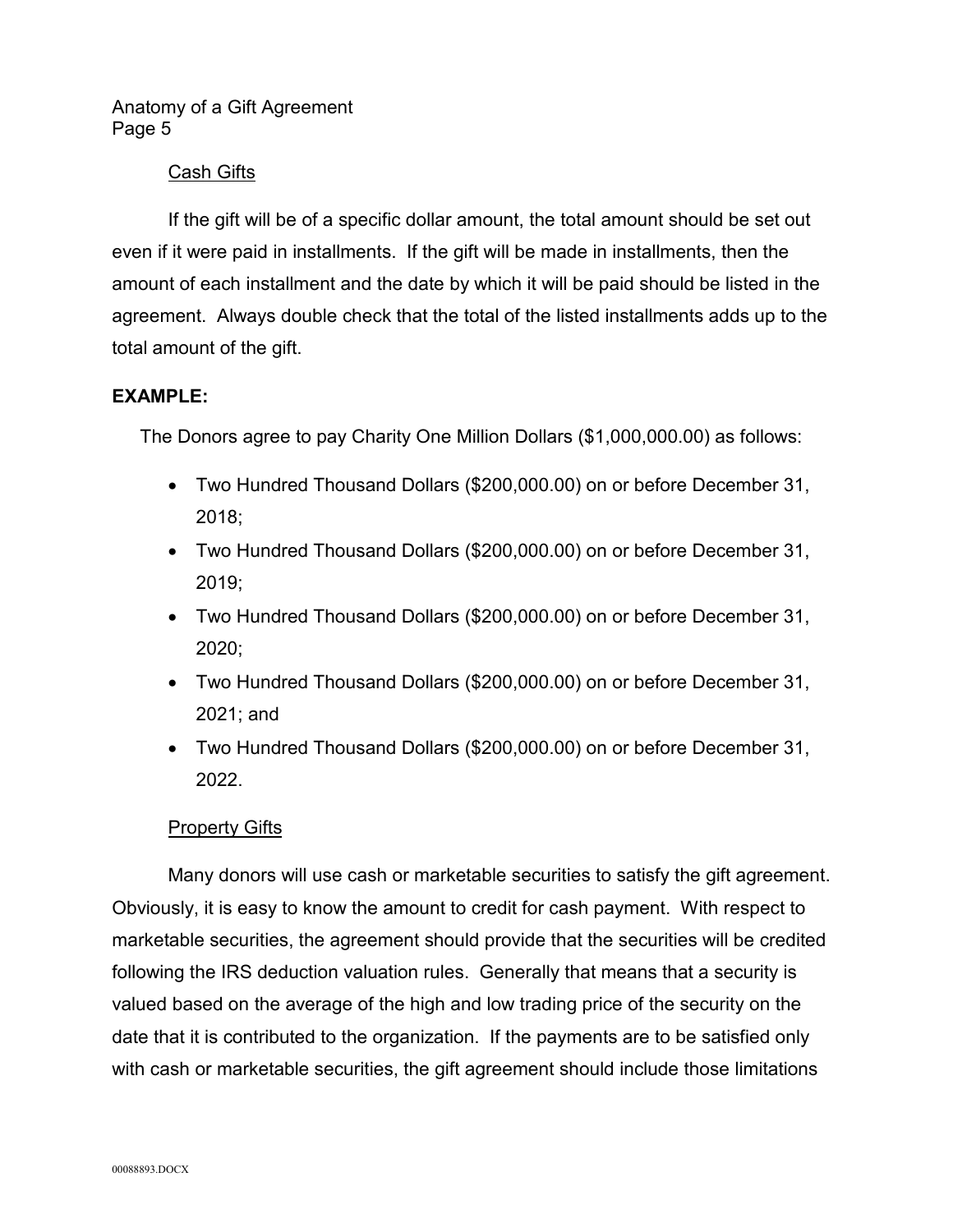so that the donor does not attempt to make the last payment with a prized bobble head collection.

The charity could accept other types of property to satisfy the donor's obligation besides cash and marketable securities. The other types of property that will be acceptable as well as the way that the property will be valued in satisfying the donor's obligation should be spelled out in the agreement. In some instances, the donor and the charity may agree that the obligation is to contribute particular pieces of property to the charity without regard to their value. In that case, the agreement would not state a dollar amount of the gift, but would instead describe the property that is to be given to the charity and the timing of the gift.

If the donor is agreeing to make the gift either in whole or in part upon their death, then the details of the testamentary gift need to be described. The donor may be agreeing that a specific dollar amount will be paid from the estate regardless of its size, or may simply be promising to leave the residue of the estate to the charity, whatever that amount may be. The charity should try to include a time limit for payment of the gifts, such as within six months or nine months of the donor's passing.

If the donor is agreeing to make a testamentary gift to the charity, the charity may want to include language in the document that the donor agrees to give the charity a copy of the will or trust terms setting out the gift. The advantage of this provision is that it gives the charity a basis to follow-up and make sure that the donor has implemented the gift. Even if the donor genuinely desires to make a testamentary gift, the donor can still find lots of reasons to put off meeting with an estate planning attorney. This provision will allow the charity to follow-up with the donor to make sure that the estate plan gets updated to reflect the gift. Some donors, however, may object to the provision. Another problem with the provision is that, if the charity never does obtain the estate planning documents, then the charity is on notice that the donor may not have implemented the gift. If the charity knows that the donor may not have implemented the gift, then the case to enforce the gift agreement based on its reliance on the agreement, discussed below, will be weakened. The court may find that in light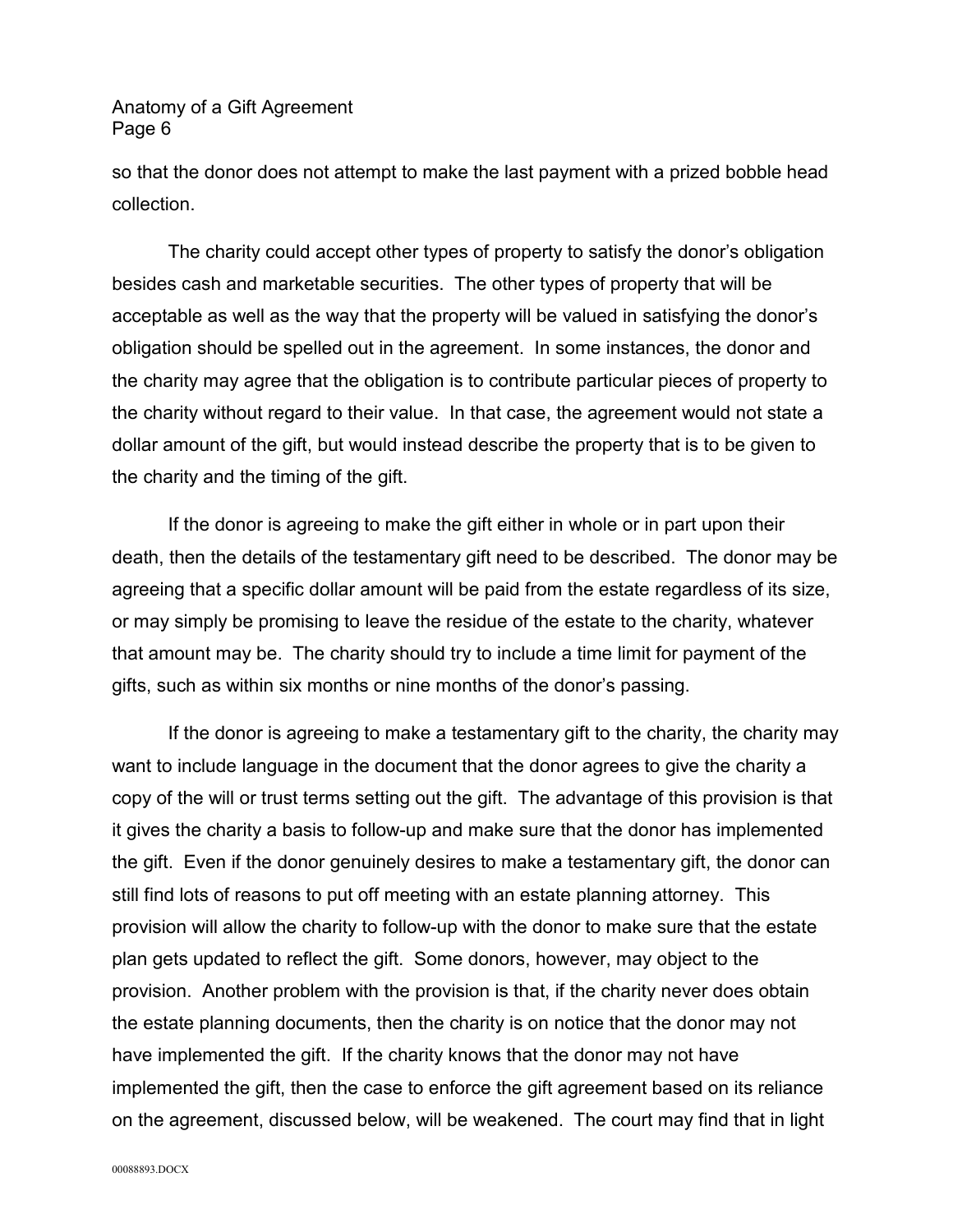of charity's knowledge that the donor may not have changed the estate plan, it was not reasonable for the charity to rely on the promised gift.

## **EXAMPLE:**

Within 90 days after executing this Gift Agreement, Donor will provide to Charity a copy of the page(s) of Donor's estate planning documents that implement the Gift. Should this Gift Agreement not be satisfied in full during Donor's lifetime, Donor's failure to include a specific bequest of the remainder of Gift in Donor's Will or other testamentary documents shall not release Donor's executors, administrators, or other personal representatives from the contractual obligation created by this Gift Agreement.

## **Recognition**

If the donor will receive recognition for the gift, the terms of that recognition should be spelled out clearly in the gift agreement. To the extent applicable, the details of signage on buildings, the way the gift will be referred to on websites, and details of public announcements such as press releases should be covered. The agreement should specify the expected duration of the naming, and any circumstances under which the naming would be removed.

## **Buildings**

If the donor is getting recognition on a building, the specific location, type, size and other particulars of the recognition should be described in the gift agreement. To make sure that the donor and the charity are really on the same page with respect to the naming, the charity should attach an exhibit to the gift agreement that is a rendering of how the name will appear on the building in addition to the detailed description in the body of the gift agreement. The gift agreement also should describe other naming rights that will be offered to other donors in the building or space. To avoid any misunderstandings, the description of the other naming opportunities should describe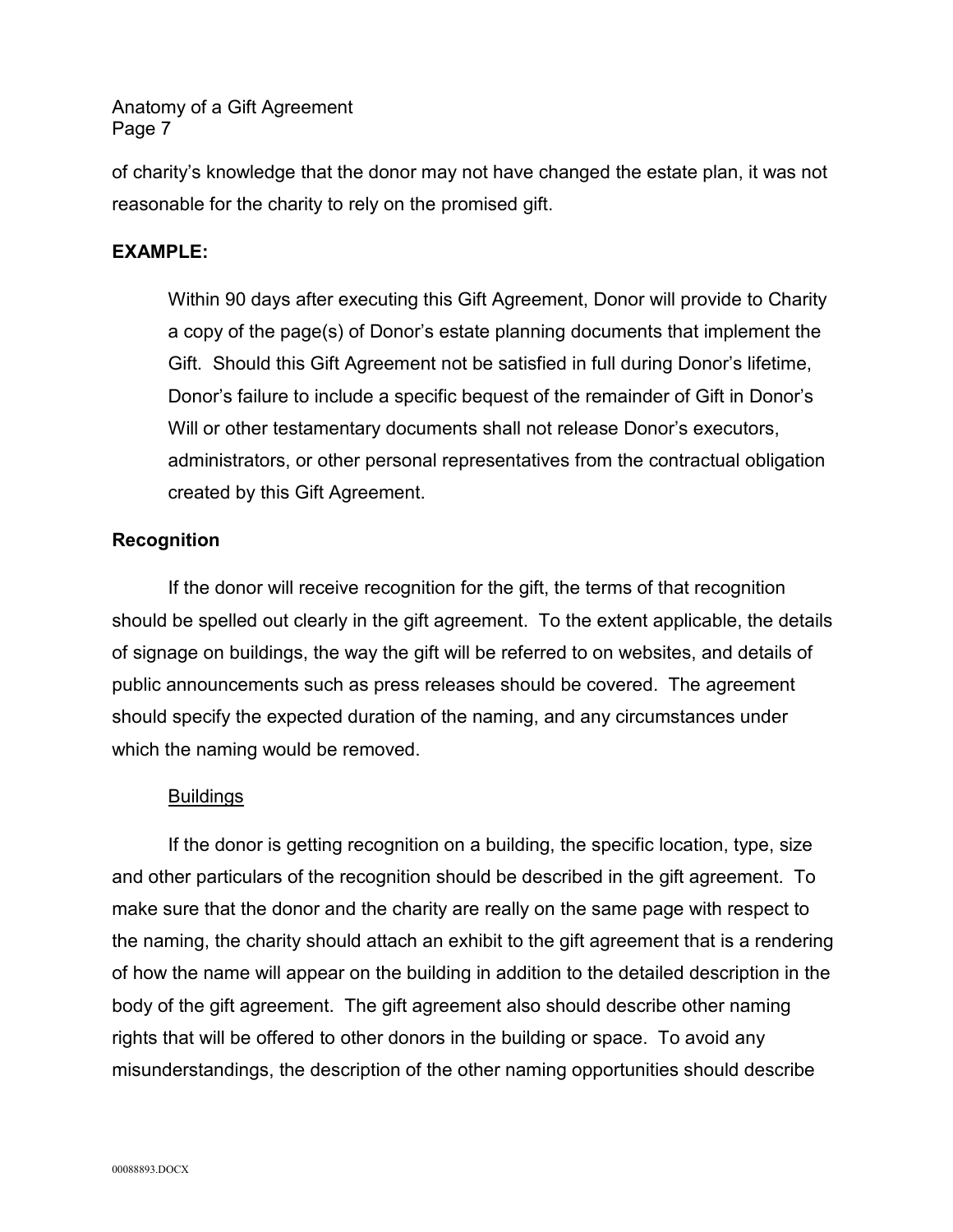their relative prominence, and might give the particulars of the location and type size for various levels of naming.

Donors naming physical spaces often want the naming in perpetuity. Perpetuity is a long time, longer than almost anything has existed, and possibly longer than the universe will exist. Accordingly, it is best not to promise donor recognition in perpetuity. Whatever the duration of the recognition, the agreement should address the circumstances that would allow the charity to terminate the recognition early. The first of these is the destruction of the building. How naming is handled in this circumstance may depend in part upon the reason for the destruction and the source of the funds to replace the building. If the building is destroyed by a fire or other catastrophe that is covered by insurance, the charity should be able reconstruct the building with the donor's name going on the replacement building. On the other hand, if the building is demolished because of obsolescence or for other reasons that are not covered by insurance, the charity likely will need to raise donations to replace the building. The donors who fund the new building likely will want to be recognized, and under these circumstances, the charity cannot be obligated to keep the old donor's name on the building.

#### **EXAMPLE:**

The Donors' generosity will be recognized by Charity by naming the auditorium at Charity's main office the "Jane and Robert Smith Theatre". The naming will be substantially as shown in the rendering attached as Exhibit A. The space will be described as the "Jane and Robert Smith Theatre" on Charity's website and on its publications. Events at the auditorium will be promoted as taking place in the "Jane and Robert Smith Theatre". Other donors' generosity will be recognized on seats, the stage and other parts and equipment of the auditorium. Charity's main office building and other spaces in it will be named for other donors.

If the building on which the recognition resides is destroyed by fire, earthquake, flood, or other casualty, and if Charity is able to rebuild the building with the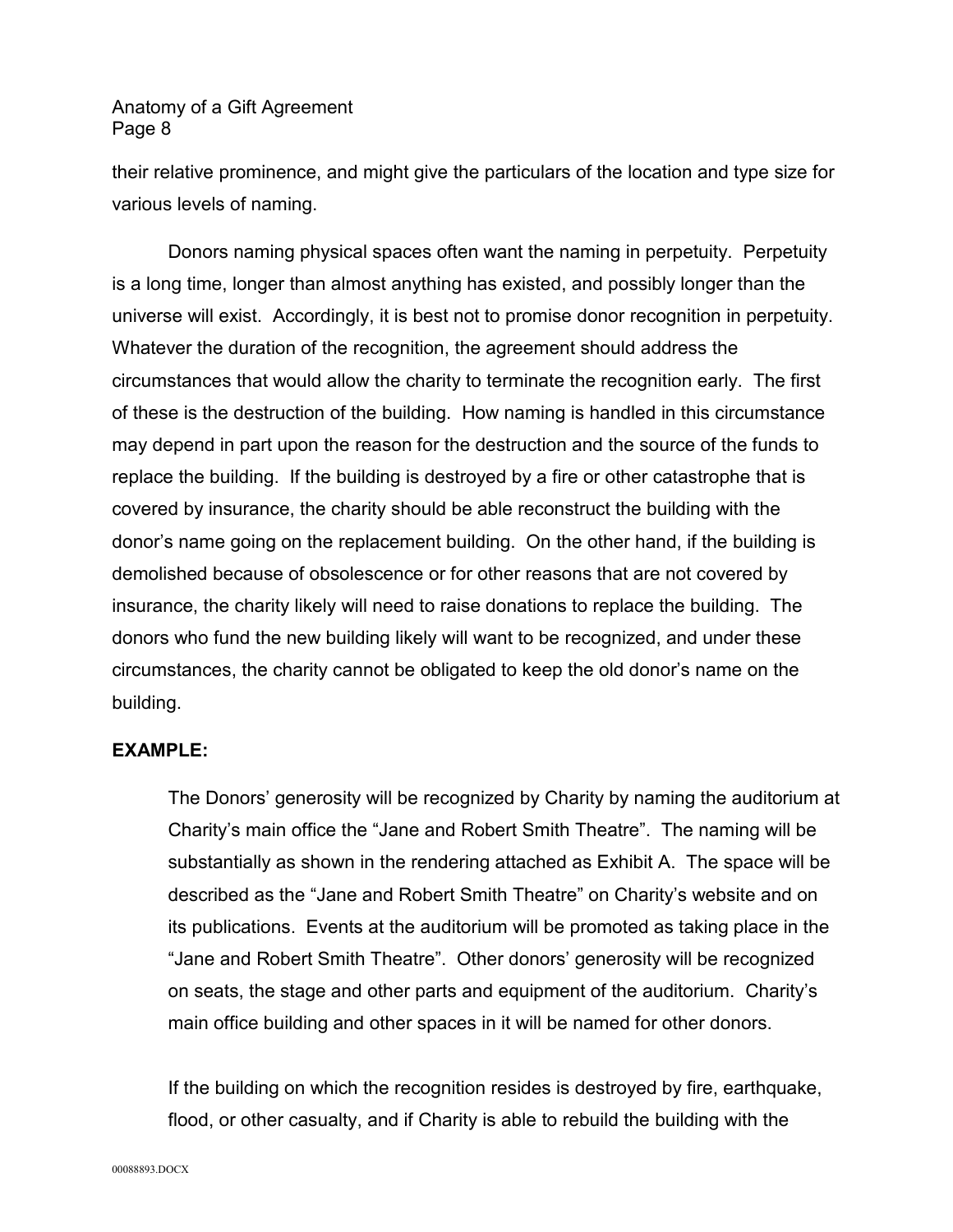proceeds of insurance payments, Donor's name will be placed on the replacement building in substantially the same manner as it appeared in the original building to the extent practicable. On the other hand, if the building is demolished because of obsolescence or other circumstances and is not replaced, or it is not replaced with the proceeds of insurance, Donor's contribution will be acknowledged with a plaque in a prominent location in a replacement building or on the facilities of Charity.

#### Programs

Instead of naming a building, the donor may be naming a program or activity of the charity. The duration of the program, possibility of changes or discontinuation of the program, extent to which the name of the program will be reflected in building signage and other material, and any extent to which sub-programs or other activities may be named for other donors all should be addressed in the gift agreement.

## Donor Reputation

A charity may also want to address the charity's right to remove a name if the donor's reputation becomes an embarrassment or inconsistent with the mission of the charity. Enron CEO Ken Lay, and the money manager, Bernie Madoff, both made a number of named gifts to charitable organizations before their unethical business practices came to light. Explaining this provision to a prospective donor may be a bit awkward. Try using a little humor such as "Our lawyers tell us that we have to have the right to take the name down if you end up having to wear an orange jump suit every day." If the donor does not laugh, and starts pushing back on the term, stop the gift negotiations and immediately go sell the stock that you have in whatever company that is run by the donor.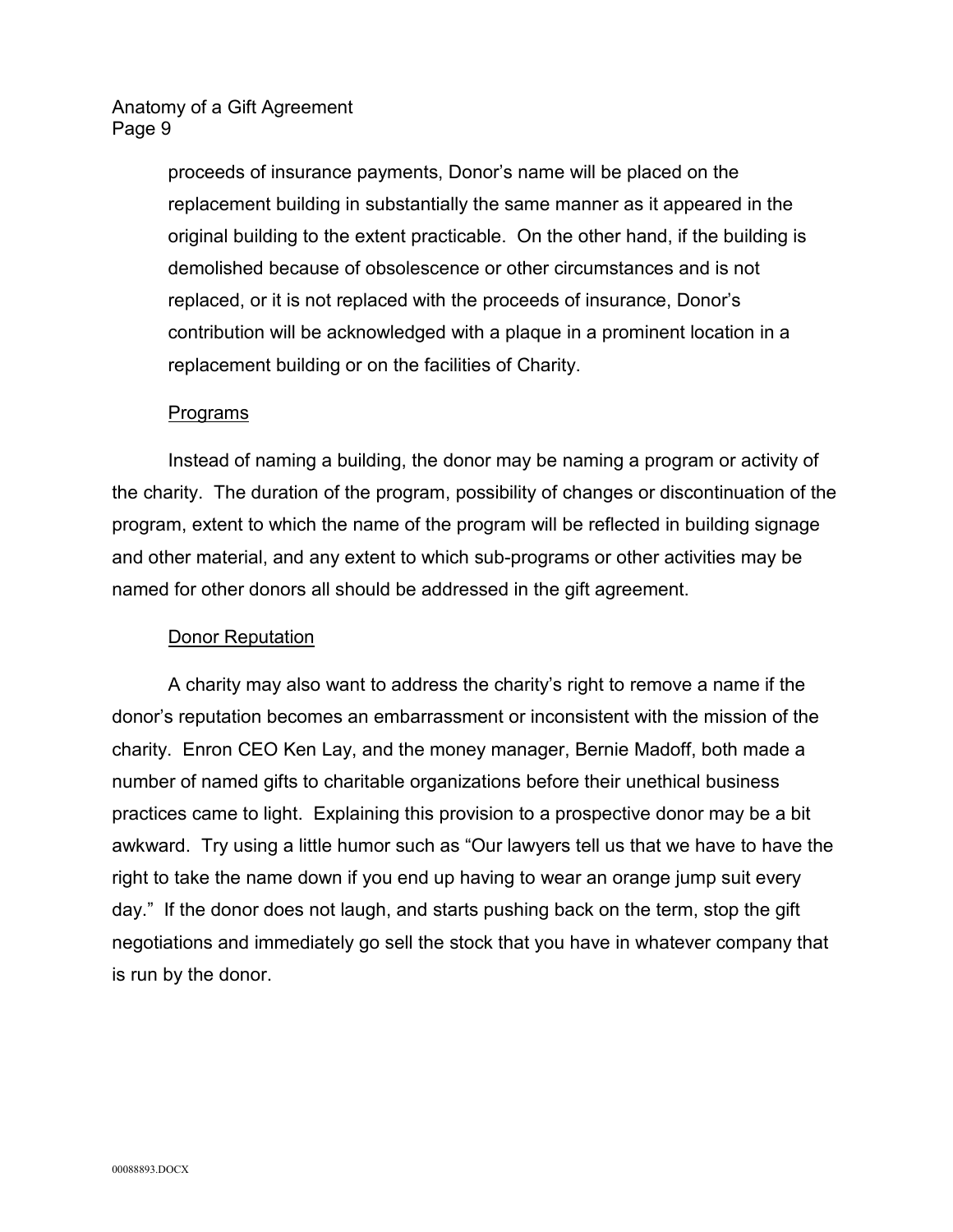#### **EXAMPLE:**

Charity reserves the right to remove or modify the recognition of the Donor if necessary to protect the reputation of Charity or to achieve fundraising objectives.

#### **Fund Restrictions**

If the donor is creating a fund that will be held by the charitable organization, the terms for spending from that fund need to be included in the gift agreement. These terms include whether the fund is endowed and the purposes for which the charity can use the fund.

## Endowment

A major term is whether the fund will be an endowed fund, also called a permanently restricted fund. Historically, the charity could spend only the income of an endowed fund which was usually its dividends and interest. Many states have adopted the Uniform Prudent Management of Institutional Funds Act ("UPMIFA") which allows a charity to spend a prudent amount from an endowed fund each year. A number of factors go into determining what a prudent amount is, but the objective is to draw from the fund annually an amount that supports the charitable program and will preserve the endowed fund in perpetuity to continue supporting the charitable program. There is a presumption that if the charity draws more than 7% of the value of the fund in any one year, the distribution is imprudent. It is important to note that drawing 7% is not presumptively prudent. Many organizations implementing UPMIFA have adopted policies to spend between 3% and 5% of the value of endowed funds. Typically, the value of the fund is determined based on a rolling average of the last three to five years' values of the fund to smooth out distributions. Under UPMIFA, at times a permanently restricted fund might be drawn down below its contribution amount or historic value. Auditors may view this as invading the endowment unless the gift agreement expressly allows the fund to be drawn below its historic dollar value.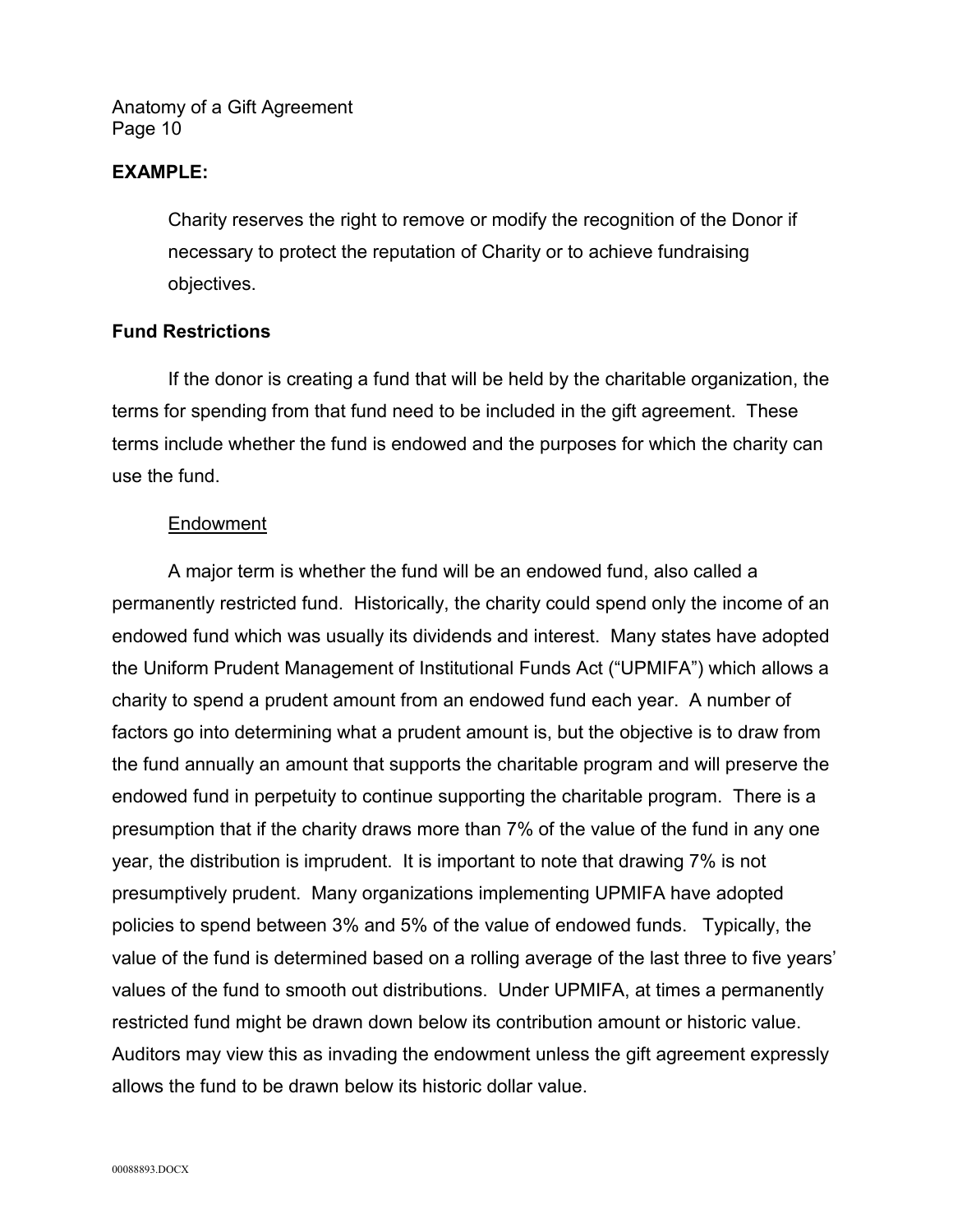If a fund is to be endowed, the gift agreement should specifically state that the fund is endowed or permanently restricted. The best practices for determining the amount to spend from an endowment have evolved, and likely will continue to evolve. To allow for this evolution over the perpetuity for which the endowed fund is supposed to be held, it is best not to set forth a specific spending rule in the gift agreement. Instead, the gift agreement should state that the fund is an endowed or permanently restricted fund, and that distributions from the fund will be determined in accordance with the endowment spending policy of the charity as it exists from time to time. A charity that drafts its gift agreement in this manner gains two significant advantages. First, the charity will have uniform terms for all of its endowment funds making the investment management of the funds easier. There will not be a series of individual funds all with unique spending rules and unique needs for liquidity. This greatly simplifies the accounting for the funds. In addition, it makes it much easier to pool the funds for investment purposes if they are subject to uniform spending rules. Second, as the organization updates its endowment spending policy based on changing needs and investment conditions, the charity can apply its updated thinking to all of its endowed funds.

## **EXAMPLE:**

Charity shall use the Gift to establish the example of the state of the state of the state of the state of the state of the state of the state of the state of the state of the state of the state of the state of the state o ("Fund"), pursuant to the terms of this Agreement and Charity policies adopted and as revised from time to time by the Board of Trustees. The Fund shall be created upon the first transfer of cash or property under this Agreement that Charity receives and accepts from Donor. The Fund shall be classified as a permanently restricted fund, and Charity will spend amounts from the fund in accordance with the endowment spending policy as adopted by Charity from time to time. The balance of the Fund may be reduced below the value of the amounts contributed to the Fund by market losses and by distributions under Charity's spending policy.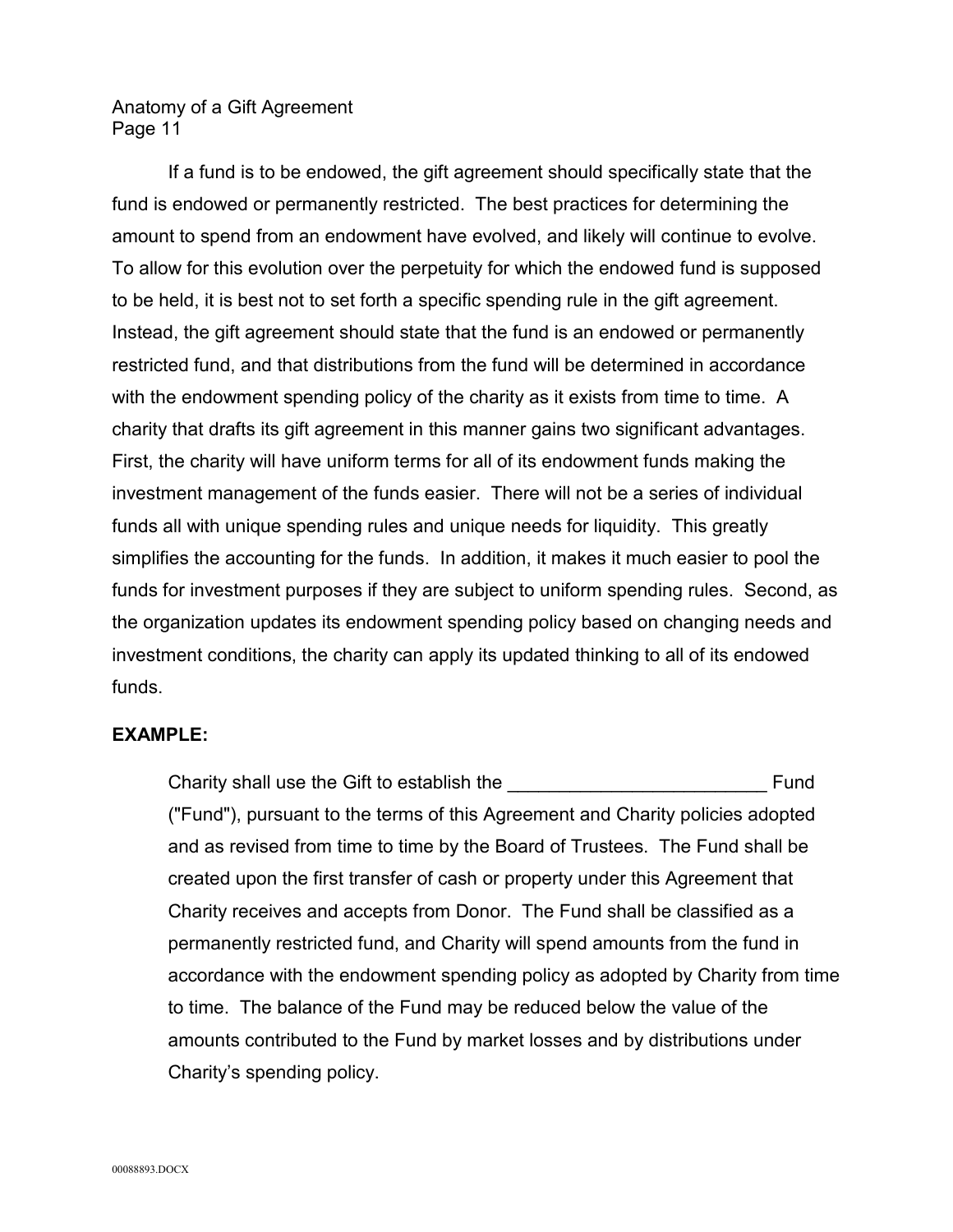#### Other Term Restrictions

The donor can create a fund for a particular purpose but not require that it be endowed, allowing the charity to spend any amount of the fund for the specified purpose at any time. Funds for a particular purpose that are not endowed are temporarily restricted funds. If the donor does not want the entire amount of the funds to be spent all at once, but does not want it maintained in perpetuity, then the agreement will need to specifically spell out the amounts charity can spend each year. For example, the charity can spend no more than \$100,000 from the fund each year.

#### Purpose Restrictions

When the donor wishes to specify that the fund will be used only for a particular purpose, the charity and the donor should review purpose restrictions carefully to confirm that charity can use the money effectively consistent with the restrictions. Restrictions that will apply to endowed funds must be reviewed in light of the fact that they will in theory apply in perpetuity. Accordingly, use restrictions on endowed funds should be general, flexible and limit the use of the funds to activities that will stay in the core of the organization's mission for a long time period. One way to analyze this is to consider whether if the restricted fund had been created at the inception of the organization it would still be relevant today. For example, an endowed chair for a contracts professor at a law school. If the fund will be endowed or exist for a long period of time, or is restricted to very specific purposes, then the charity should consider and address the possibility that the fund will be too small or too large for the purpose. If a fund is for a very specific project with hard costs such as a construction project, the charity will need to be certain that the gift is sufficient to cover those costs, particularly if the project or at least some aspects of it are being constructed because of donor priorities rather than the charity's priorities. Similarly, if the gift is for very specific project purposes, particularly if they are not of the highest priority for the organization, the charity does not want to find itself forced to spend excessive amounts on non-core activities, particularly if it lacks sufficient funding for core priorities.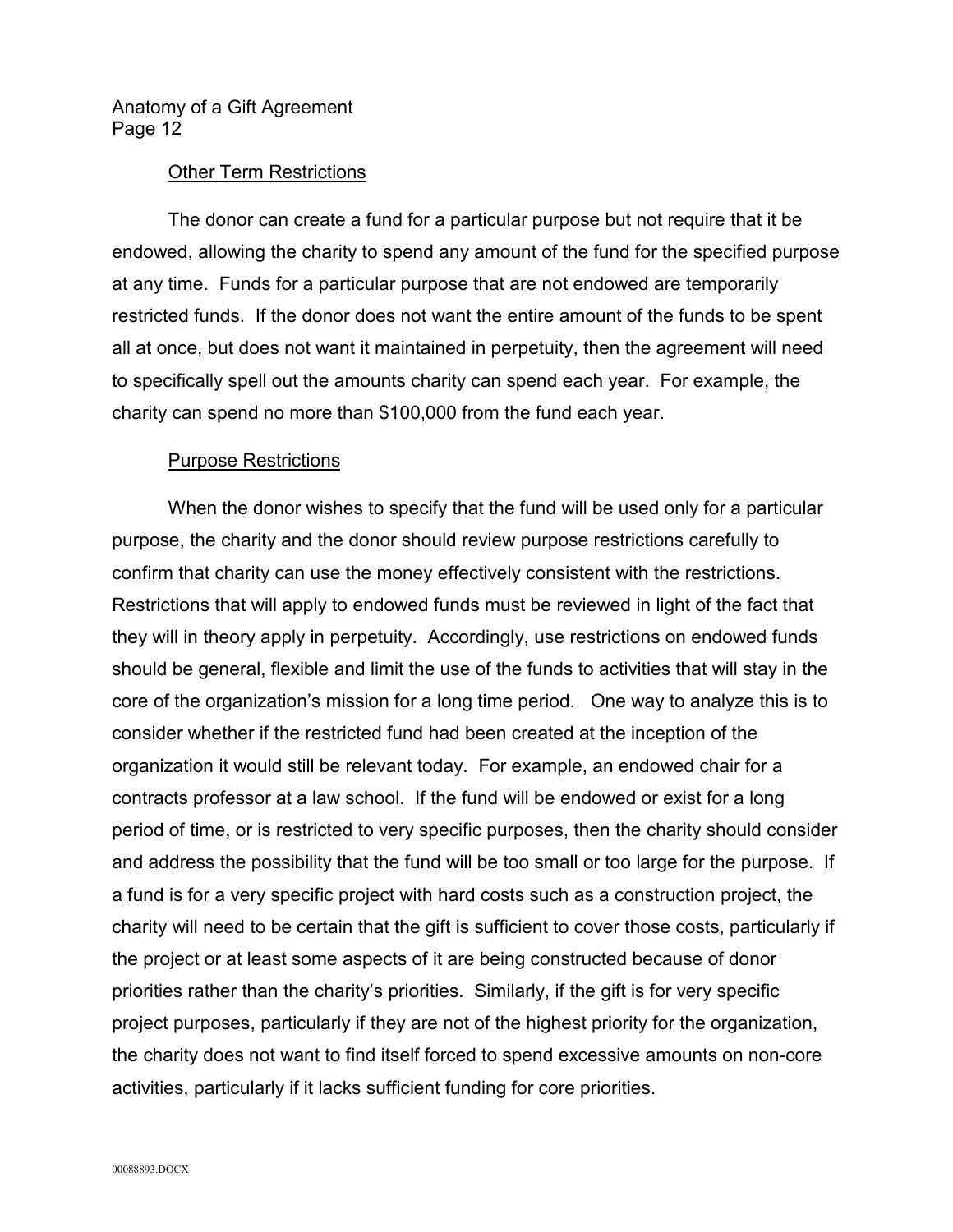Even with the best of planning, specific purposes for a gift may eventually be a problem for a charity. UPMIFA allows the charity to obtain court approval of a change purpose of a fund whose purpose has become unlawful, impracticable, impossible or wasteful. If the donor is still living, the donor can consent to a change in the fund purpose. For maximum flexibility, the charity should include a provision in the gift agreement that allows the governing board to change the purpose of the fund without court approval when necessary.

## **EXAMPLE:**

In the event the above purpose of the fund is frustrated, becomes unreasonably burdensome, becomes inconsistent with the charitable objectives of Charity or cannot otherwise be accomplished, the Fund shall be made available as specified by Charity for uses most consistent with the above purpose, and the source of alternative use shall clearly be identified as the "June and Robert Smith Fund".

## **Enforcement**

A basic rule of contract law is that a promise to make a gift is not enforceable.[7](#page-12-0) This is true even if the promise is in writing. Some states such as Pennsylvania have enacted statutes to make a written promise to make a gift enforceable. $8\,$  In most jurisdictions, however, a charity will need to add other elements to a gift agreement in order to make it enforceable.

# **Consideration**

The first element that a charity can add to a gift agreement to make it enforceable is a promise by the charity to provide some benefit for the donor. This promise to benefit is called consideration in contract law. The most common form of consideration that a charity provides is naming rights, such as putting the donor's name

<span id="page-12-0"></span><sup>7</sup> Restatement 2d, Contracts § 71.

<span id="page-12-1"></span><sup>8</sup> Penn. Uniform Written Obligations Act.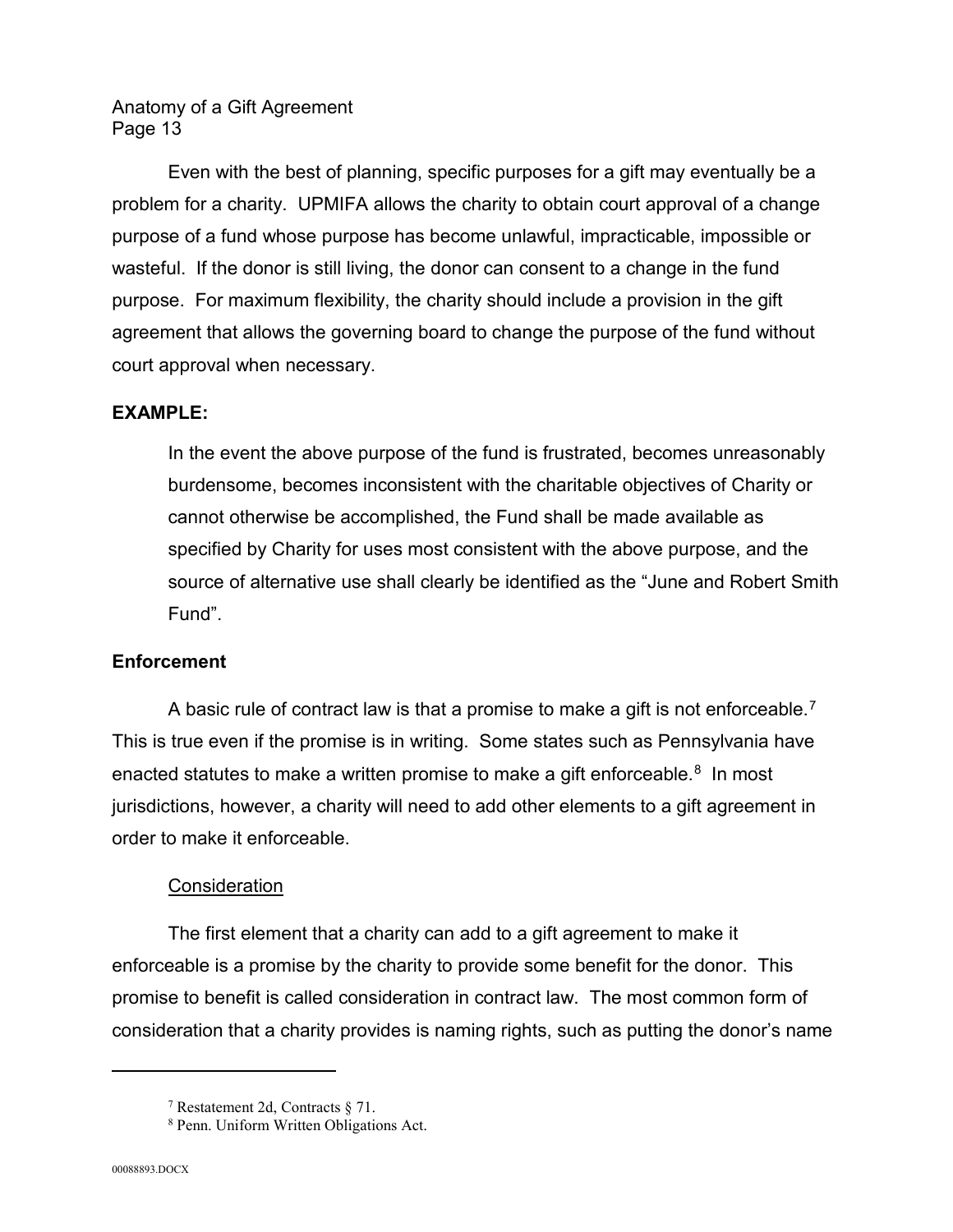on a building or program of the charity. The consideration that the charity provides does not need to be of equal economic value to the donor's gift. Contract law uses the term adequate consideration, but largely leaves it up to the parties to determine whether they want to make the exchange described in the contract. Further, even if the consideration does not reduce the donor's deduction under the income tax substantiation rules, it still may be adequate to enforce the contract. The consideration, however, needs to be part of the contract to provide a basis of enforcement. If a charity voluntarily recognizes the donor's generosity after a gift is promised, but the recognition was not part of the agreement to receive the gift, the recognition will not be consideration adequate to enforce the promise to make the gift.

## Detrimental Reliance

Another circumstance where a promise to make a gift can be enforced is if the person to whom the gift is promised relies on that promise to their detriment.[9](#page-13-0) The example in law school contracts class is often that an aunt promises to pay for a Prius for her niece as a graduation gift. She tells the niece to go down to the dealership and purchase the Prius. Relying on the aunt's promise, the niece signs a contract obligating her to pay for the Prius. If the aunt later refuses to make the gift after the niece has relied on the promise to her detriment, the niece can enforce the promised gift. The reliance must be reasonable. So the niece must reasonably believe the aunt has adequate assets to be making a gift of the amount promised, and there must not other factors that would make the reliance on the promise unreasonable such as the aunt having a habit of promising all of her nieces a college graduation car and then reneging on the promise. Finally, the person promising the gift generally needs to be aware that it is likely that the person to whom the gift is promised will rely on it to their detriment. By directing the niece to go down to the car dealership and enter into the contract to buy the car, the aunt should have known that the niece would be legally obligating herself in reliance on the promise.

<span id="page-13-0"></span><sup>9</sup> Restatement 2d Contract § 90.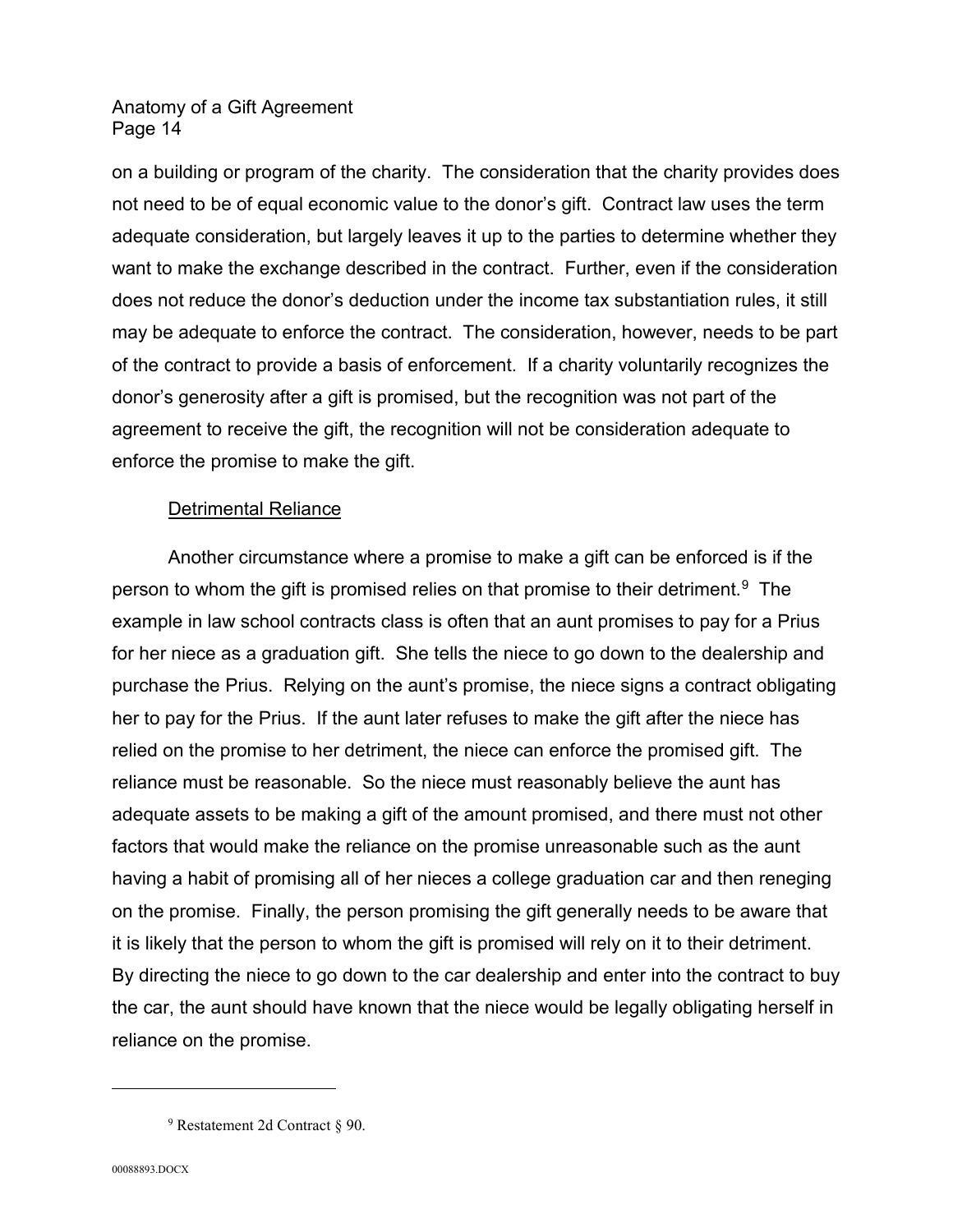A charitable organization may rely on its donor's promise to make a gift in a manner that will allow the charity to use that reliance to enforce the gift. For example, a donor who makes a promise to make a gift could be obligated to make that gift if the charity proceeds with a construction project in reliance on the promised gift. Other ways that a charity might rely on a donor's promise to its detriment include starting a new program, hiring additional staff, or even naming facilities, precluding putting another name on that facility. The charity's reliance needs to be reasonable, so it cannot be aware of facts that would make it unlikely that the donor would pay, such as the donor not having adequate financial resources to make the gift, or reputation in the community for not following through on charitable gifts. The donor also needs to be aware that the charity will be relying on the pledge. Accordingly, the charity should spell out in the gift agreement what actions it will take in reliance on the donor's promises with as much specificity as possible.

## **EXAMPLE:**

Donor acknowledges that Charity is relying upon Donor's promise to make the Gift in planning, scheduling and constructing the East Wing of Charity's administration building.

Some cases also have held that promises by other donors to make gifts that are related to a donor's promise can serve as a basis to enforce a gift.<sup>[10](#page-14-0)</sup> This theory is sometimes combined with other bases for enforcement. For example, the donor is promising to make a gift to campaign to construct a building, and the charity tells the donor that the gift will be announced to other donors to show them how close to the goal that the charity is to induce their gifts to complete reaching the goal.

If the charity wants to be able to enforce the pledge, in addition to the statements regarding consideration, reliance and other donors, the pledge agreement should include language that unequivocally states that it is binding and enforceable against the

<span id="page-14-0"></span><sup>&</sup>lt;sup>10</sup> See "Lack of Consideration as Barring Enforcement of Promise to Make Charitable Contribution of Subscription – Modern Cases" A.L.R.  $4<sup>th</sup> 241$ .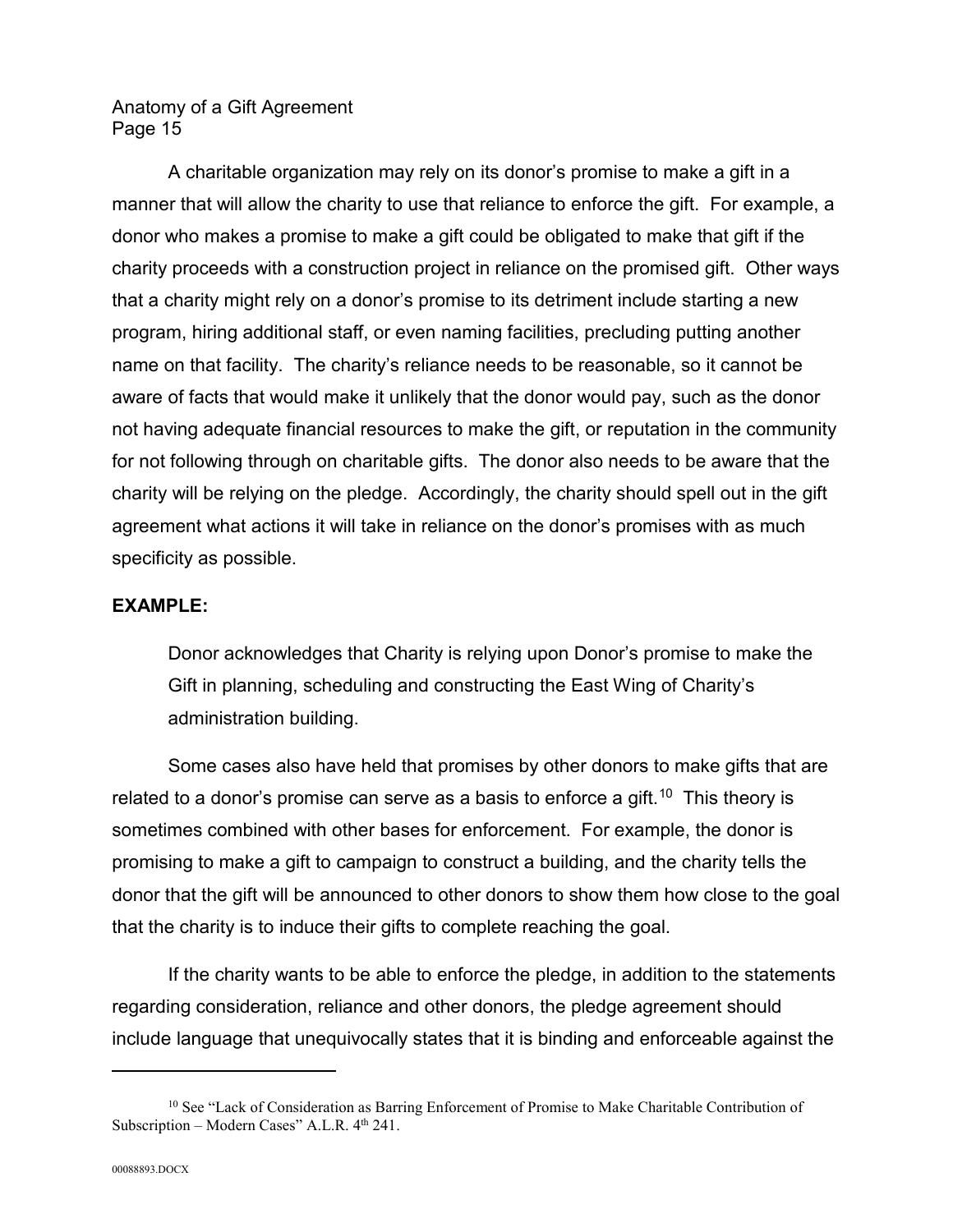donor. Given the context that the donor is agreeing to transfer something of value to the charity and not receive something of comparable economic value from the charity, it is important to be able to show that the donor was aware in signing the agreement that he or she could be called into court for not honoring the agreement. Such language also will make the decision of the charity to rely on the donor's promise more reasonable. Charities are sometimes reluctant to include this strong language for fear that it will dissuade the donor from signing the agreement. Donor reluctance to sign an enforceable gift agreement is a good reason to consider not using enforceable gift agreement as is discussed below. If the charity wants the gift agreement to be enforceable, however, the gift agreement should clearly state that it is enforceable.

## **EXAMPLE:**

This Gift Agreement is irrevocable and shall be enforceable against and be binding upon the Donor, the Donor's estate, the Donor's personal representative, and Donor's heirs, successors and/or assigns.

# **Problems with Enforceable Pledges**

The charity should consider whether the benefits of an enforceable pledge outweigh its disadvantages.<sup>11</sup> The benefit of the enforceable gift agreement is that the charity may be able to get a judgement against the donor for the amount due under the gift agreement from a court. There are two contexts in which this may arise. First, the donor refuses to pay the pledge during his or her lifetime and the charity sues the donor. Second, the donor has not included a provision for the pledge in his or her estate plan and dies before all the pledge payments are made, and the charity seeks to enforce the pledge as a debt against the donor's estate.

The value of the ability to sue a living donor depends on the reason for nonpayment. If the donor had a significant financial reversal, assets simply may not be available to pay the charity, and the ability of the charity to sue is of no value. If the

<span id="page-15-0"></span> $11$  For an extensive discussion see "Should Pledges Be Enforceable? And other questions to ask about gift agreements" Journal of Gift Planning (2011).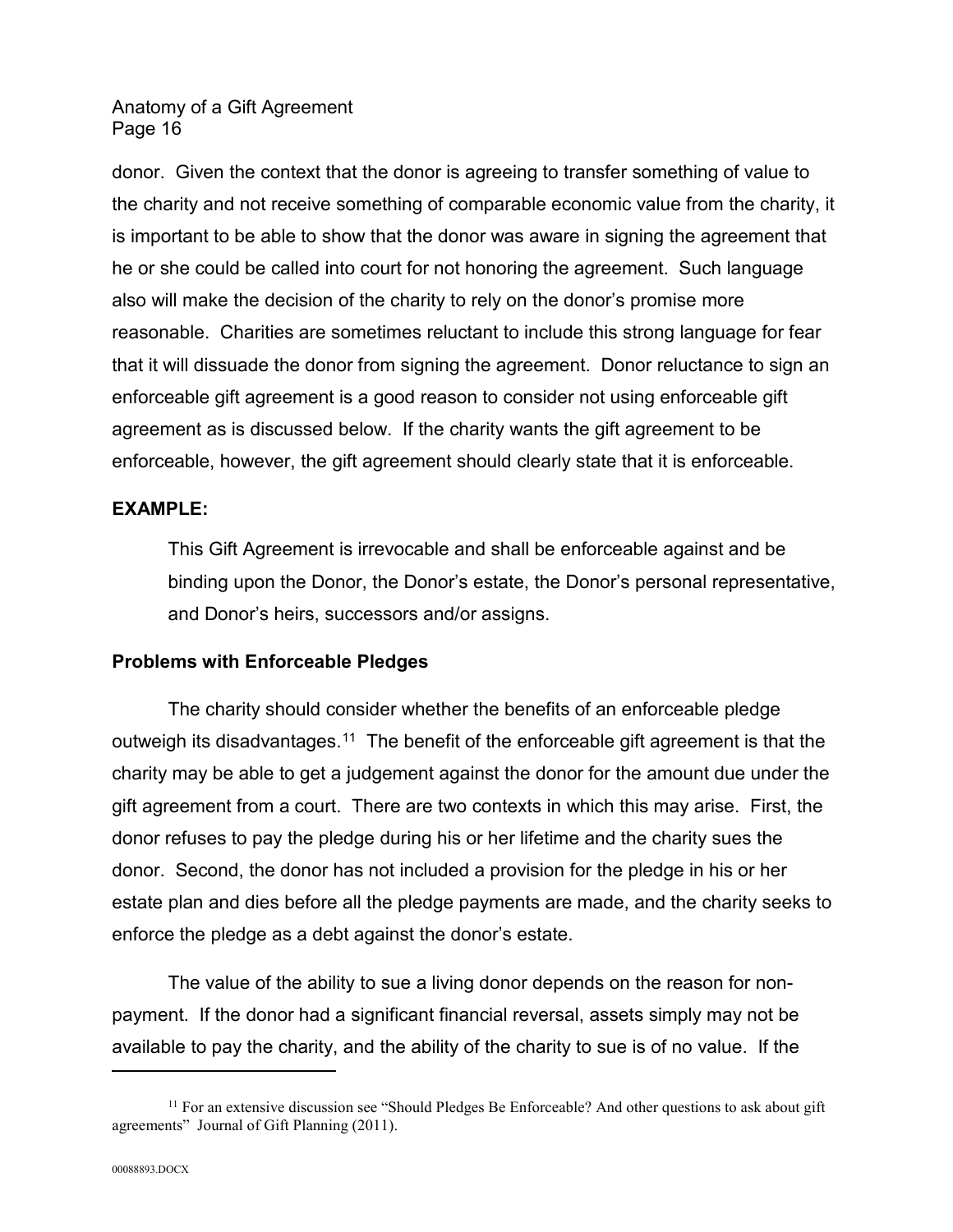donor has had a financial reversal, but still has solvency to pay the pledge, the charity still has to consider the publicity it will receive for suing a donor facing financial challenges as well as the impact that the circumstances may have on the willingness of the court to conclude that the gift agreement is enforceable. Another situation that arises is that the donor has the resources to pay the pledge, but for some reason is no longer happy with the charity or the gift terms, and simply does not want to pay the pledge. If the charity sues this donor, there likely will be allegations of misconduct by the charity in the opposition to the charity's pleading.<sup>[12](#page-16-0)</sup> To the extent that the charity has not acted impeccably with respect to the donor, the charity will need to consider the publicity, and the likelihood that the court would find the agreement enforceable under the circumstances. For these reasons, the charities are often reluctant to sue living donors to enforce pledges.

An advantage of an enforceable gift agreement is that a charity can file a creditor's claim against the donor's estate if the donor dies before satisfying the pledge. If the donor's family is not hostile to the gift agreement, then this filing allows the estate fiduciary to pay the pledge consistent with the fiduciary's duties to the estate beneficiaries. If the beneficiaries strongly oppose payment to the charity, then litigation may be required to collect the pledge.

## Problems for the Charity

If the charity has an enforceable gift agreement but chooses not to enforce the gift agreement, there can be certain adverse consequences for the charity. First, the enforceable gift agreement likely was booked as revenue for the charity and is an asset on its balance sheet. When the pledge is written off, the charity's assets will be reduced on its financial statements. Since the pledge is an asset of the organization, the officers and directors of the organization need to manage that asset prudently. If the donor has the financial ability to pay the pledge and does not otherwise have defenses to the

<span id="page-16-0"></span> $12$  For an example of how aggressively a sued donor can fight a pledge, see St. John's Health Center Foundation v. Paul Kent Foundation. L.A. Superior Court BC 585670.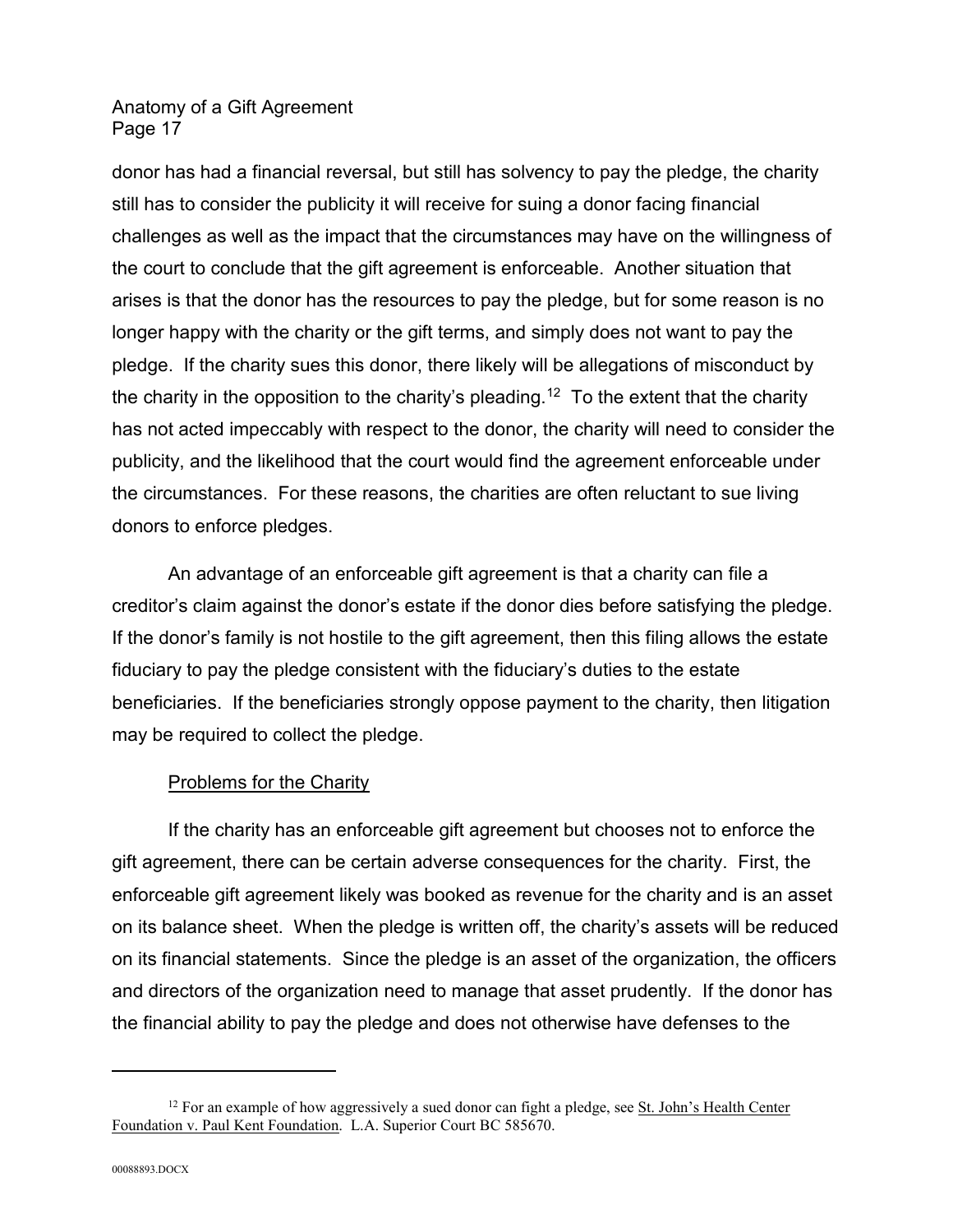enforcement of the gift agreement, it may be imprudent for the officers and directors of the charity not to enforce the gift agreement. Finally, if the donor on the gift agreement is an officer or director of the charity, or otherwise wields influence over the charity, the failure of the charity to enforce the pledge could be an excess benefit transaction under the Internal Revenue Code Section 4958. Section 4958 imposes penalty taxes on insiders of public charities that enter into a transaction with the charity in which the insider receives a greater economic benefit than the charity. When an enforceable gift agreement is written off, the donor arguably receives a benefit equal to the outstanding balance of the pledge, and the charity receives nothing in exchange. The terms of the transaction could be seen as one in which the insider receives a greater economic benefit than the charity.

## Problems for the Donor

If the gift agreement is enforceable, the donor is constrained with respect to the sources of funds that the donor can use to pay the pledge. If the gift agreement is enforceable against the donor personally, it is an act of self-dealing for the donor to use the donor's private foundation to pay the pledge.<sup>[13](#page-17-0)</sup>

A payment from a donor advised fund can satisfy a donor's pledge if the donor advised fund sponsor does not refer to the pledge when making the grant from the donor advised fund.<sup>14</sup> The donor also must not be receiving any benefits related to the pledge payment that would result in any part of the payment not being deductible if paid by the donor. Finally, the donor cannot claim a deduction for the payment made by the donor advised fund even if the charity erroneously send the donor a substantiation receipt. Matching the donor to the payment may be difficult for the grantee without any direction from the donor advised fund. Further, since the grant from the donor advised fund is unrestricted, there is a question whether it should be the basis of cancelling party of the donor's liability under the pledge. Charities may want to include language in

<span id="page-17-0"></span><sup>13</sup> Treas. Reg. § 53.4 941(d)-2(f).

<span id="page-17-1"></span><sup>&</sup>lt;sup>14</sup> Notice 2017-73.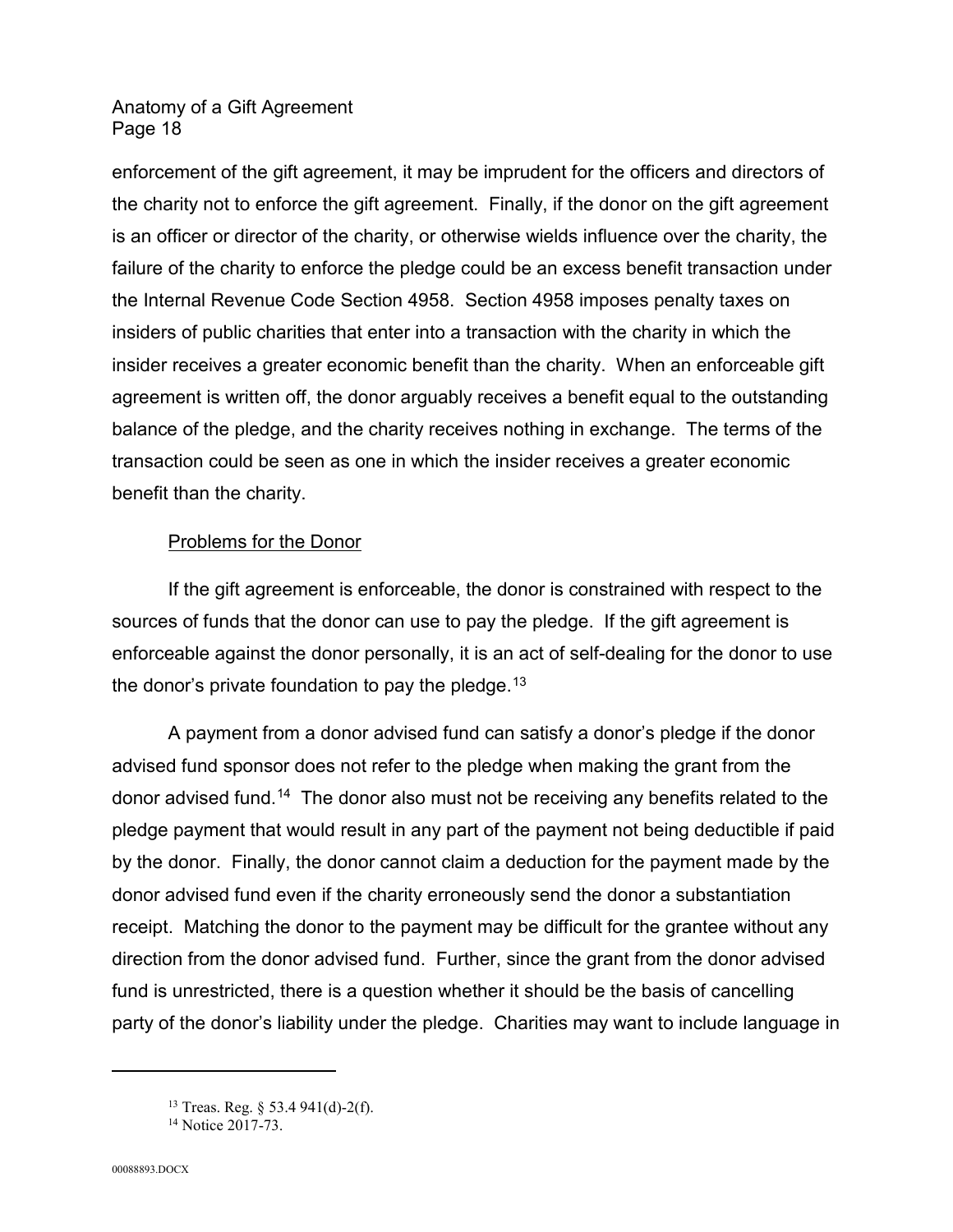gift agreements that provides that funds from donor advised funds related to the donor will be applied to the obligations under the gift agreement.

The law is unsettled whether a supporting organization can satisfy a the pledge of a disqualified person. A charity should leave that determination to the donor and the donor's advisors.

Finally, if a donor has an enforceable gift agreement and another individual makes a payment on that pledge, for gift tax purposes, the payment is treated as a gift from the person making the payment to the person obligated under the pledge agreement.<sup>[15](#page-18-0)</sup> It appears for income tax purposes, however, that the person making the payment is entitled to the charitable income tax deduction.<sup>[16](#page-18-1)</sup> If the gift agreement is enforceable, the charity will want to include language in the agreement that advises the donor that the donor cannot use a private foundation to satisfy the pledge.

## **EXAMPLE:**

Donor acknowledges that this Agreement creates a personal obligation. Satisfaction of Donor's obligations under this Agreement by a private foundation or supporting organization may subject Donor and such organization to excise taxes and penalties. Furthermore, Donor may be required to repay the organization the amount paid in those circumstances. Payments by other persons or entities of this obligation will be a gift to the Donor.

Any payment received from a donor advised fund for which Donor is identified to Charity as the donor by the organization sponsoring the donor advised fund will be applied to Donor's obligations under this Agreement.

<span id="page-18-0"></span>If the gift agreement includes obligations on the part of the charity, the agreement should address who can enforce those obligations. The general rule is that individuals,

<sup>15</sup> Rev. Rule 81-110, 1981-1 C.B. 479.

<span id="page-18-1"></span> $16$  G.C.M. 38505.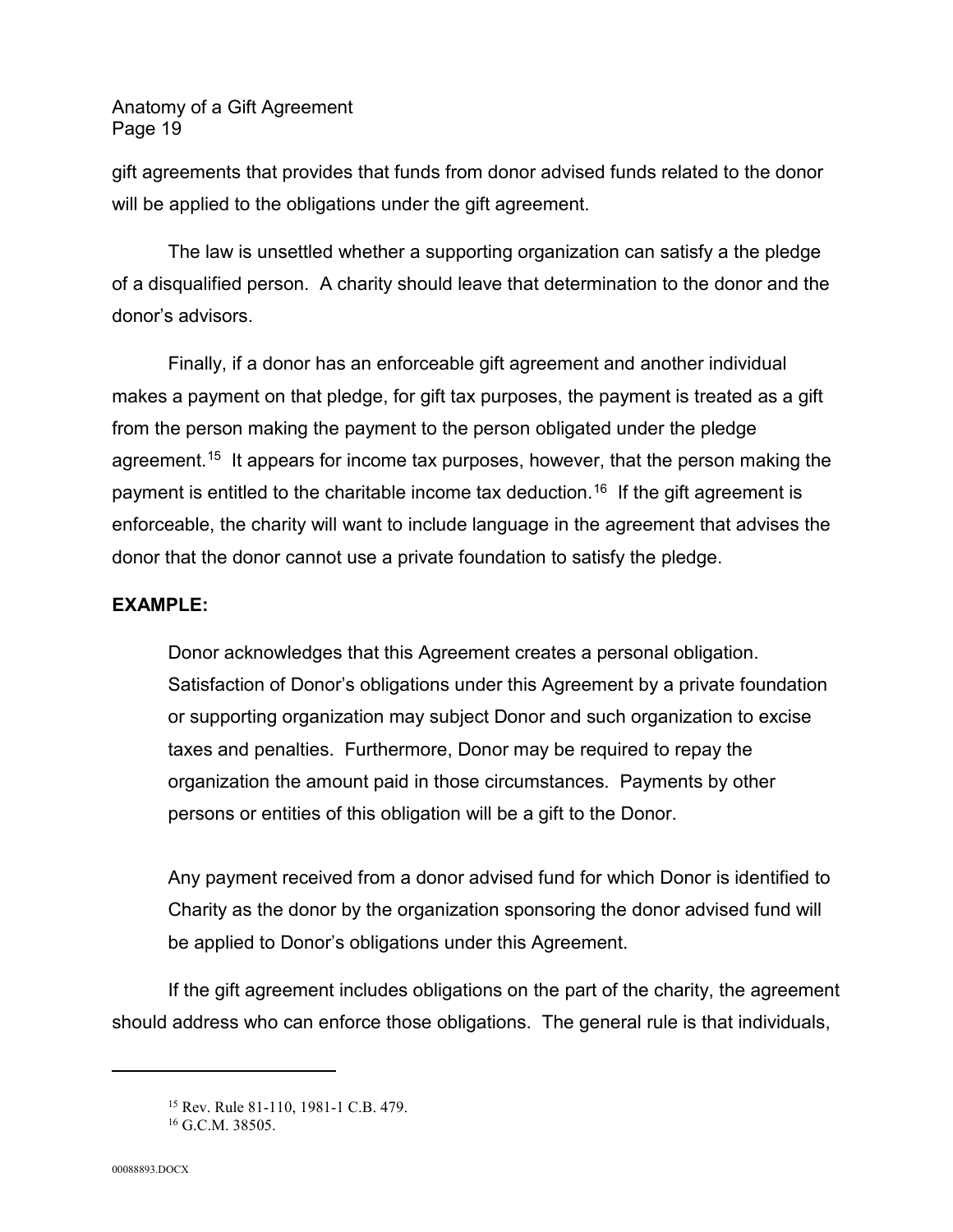including donors, cannot file lawsuits to force a charitable organization to carry out its charitable purposes or challenge how a charity is conducting its charitable activities. The attorney general in each state is granted standing to bring court actions to enforce charitable trusts. Where there are specific terms of a written grant agreement, however, courts often find on various grounds that the donor or the donor's family can enforce those terms. In order the minimize ambiguity around this issue, the gift agreement should indicate who has standing to enforce it. Generally this would include the donor, and possibly the donor's children or descendants living at the time the agreement is signed. In order to avoid the possibility of an ever growing class of plaintiffs who have little or no connection to the original donor or gift, the charity will want to limit the group of individuals that can enforce the gift agreement. The charity will not want to have a donor's descendants in perpetuity to have standing to enforce an agreement.

## **EXAMPLE:**

Donor alone, and not any other heir, successor or assignee, shall have standing to enforce the terms of this Agreement.

If the donor and charity reside in the same state, the law of that state likely will govern the enforcement of the gift agreement. If they are in different states, however, it may be unclear which state's law governs the enforcement of the gift agreement. In order to avoid confusion over this issue, the gift agreement should include a statement as to what state's law governs the agreement, which typically will be the law of the state in which the charity is located.

## **EXAMPLE:**

This Agreement shall be governed by and construed in accordance with the laws of the State of without regard to its conflict of law principles.

It is not unusual for gift agreements to get e-mailed around since donors and charities are in different locations, so that the donor and the charity sign different copies of the gift agreement. Furthermore, the charity may never receive the donor's original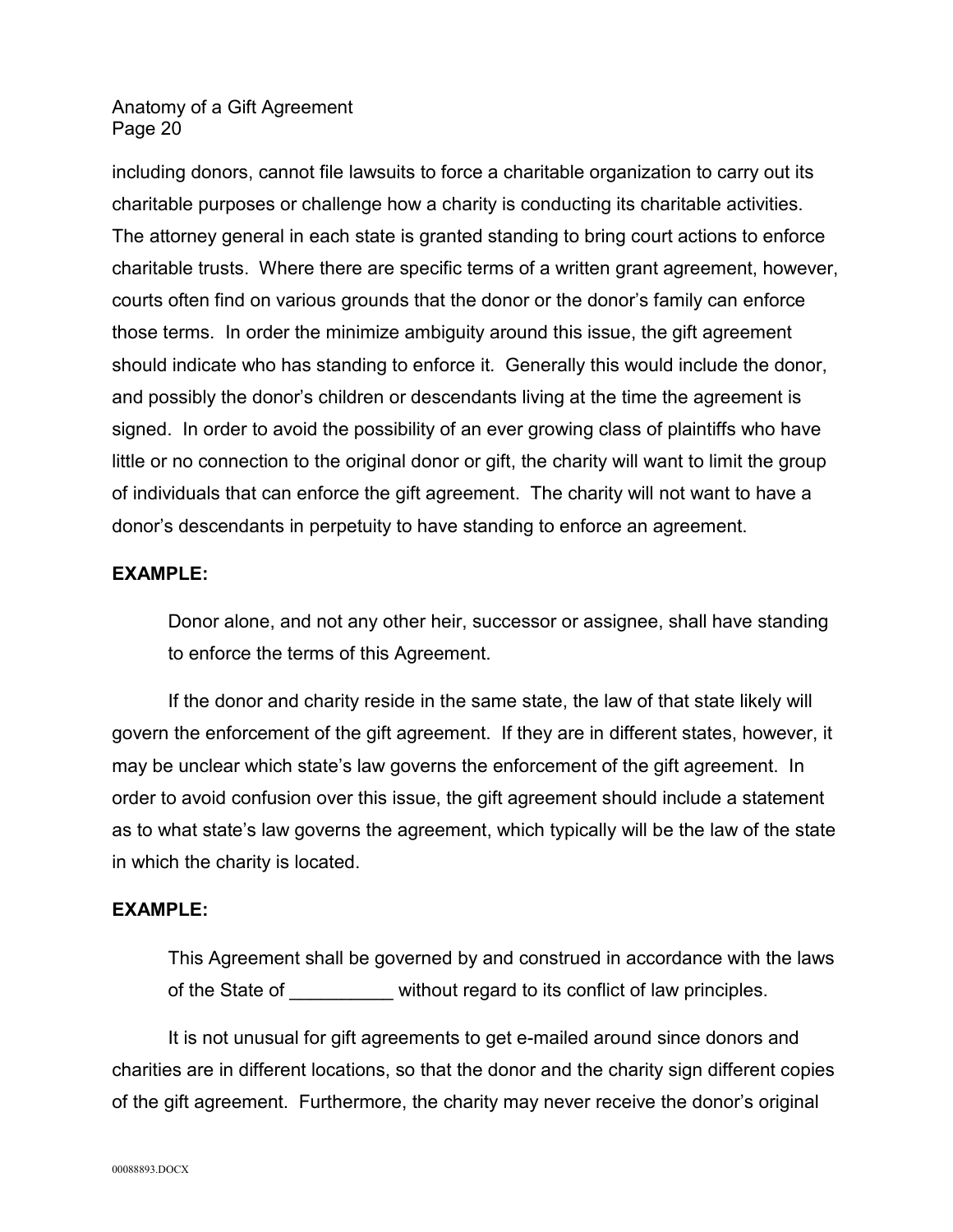signature on the gift agreement. In order to address these situations, the agreement should have what is known as a counterparts clause which states that if the parties sign two different copies of the same documents, that is treated as one document. The agreement also should state that facsimile or scanned signatures are treated the same as original signatures.

## **EXAMPLE:**

This Agreement may be executed in multiple counterparts with the same effect as if all parties hereto had signed the same document. All counterparts so executed shall be deemed to be an original, shall be construed together and shall constitute one Agreement. Signatures delivered by facsimile and by email shall be deemed to be an original signature for all purposes, including applicable Rules of Evidence.

Some organizations routinely use alternative dispute resolution in their contracts. Alternative dispute resolution options generally are arbitration and mediation. In an arbitration, the arbitrator has essentially the same powers as a judge and is able to make a decision that is binding on the parties. Normally arbitration clauses include limited appeal rights. In a mediation, the mediator does not have the power to require either of the parties to take any actions. Instead, the mediator works with the parties to help the parties find a resolution that is acceptable to both of them. If the mediator succeeds in bringing the parties together, then the parties sign a new agreement that is generally an enforceable contract between them. Some organizations believe that alternative dispute resolution clauses encourage parties to bring disputes. Accordingly, they disfavor them. This is an issue that should be addressed with the charity's general counsel or outside counsel.

## **EXAMPLE:**

## Resolution of Disputes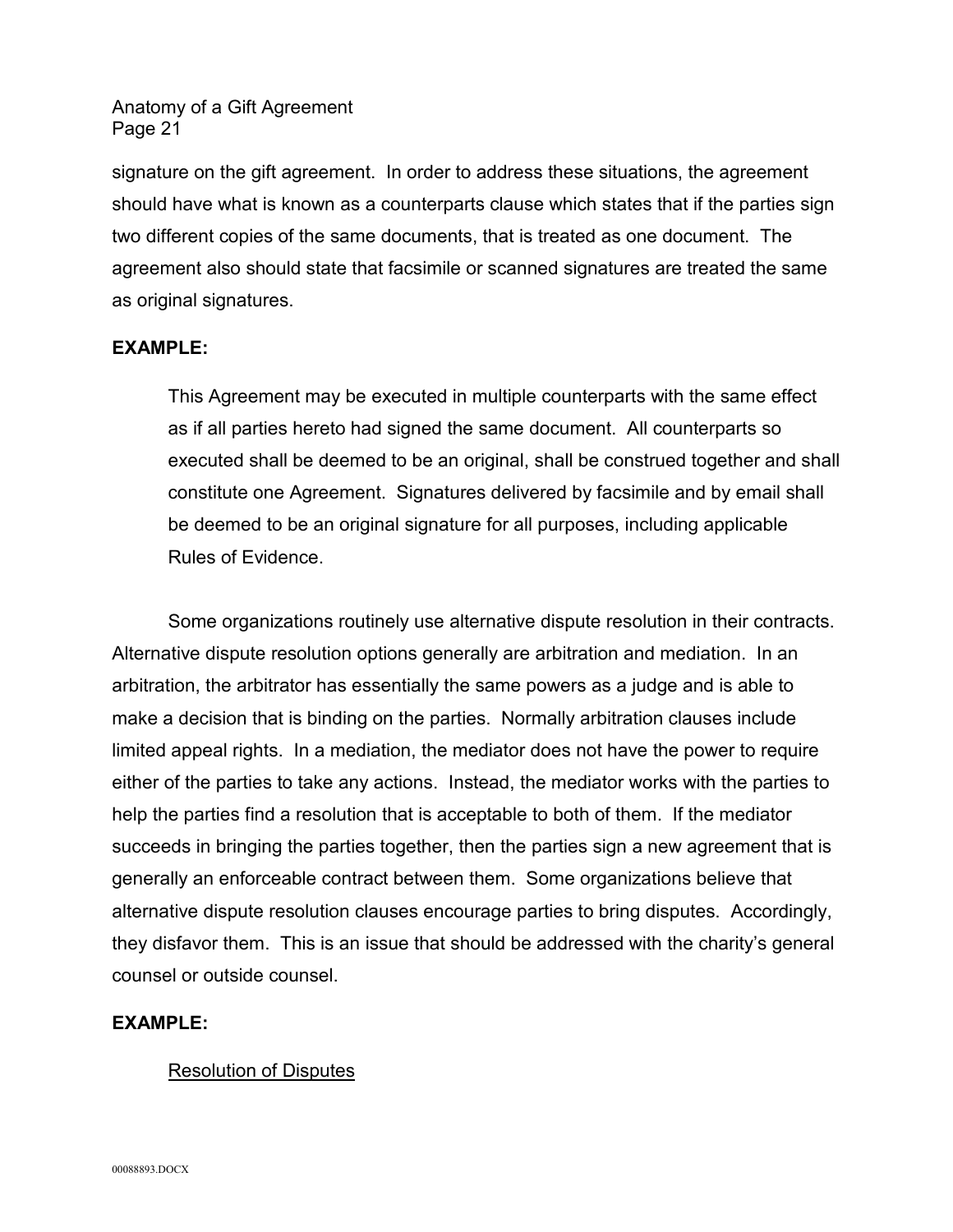> In the event of any controversy or claim arising out of or relating to this Agreement, or the breach thereof, the parties shall first attempt to resolve the dispute by nonbinding mediation. A neutral mediator shall be selected within thirty (30) days of written notice from either party to the dispute. The mediation shall be conducted within sixty (60) days after selection of the mediator. If mediation is unsuccessful, any controversy or claim arising out of or relating to this Agreement, or the breach thereof, shall be settled by arbitration in accordance with the Comprehensive Arbitration Rules and Procedures of JAMS, and judgment on the award rendered may be entered in any court having jurisdiction thereof. The parties waive their right to a trial by a jury or court trial. Such arbitration shall be held in The County, Equation 2. And the cost thereof, including reasonable attorneys' fees, expert witness fees, charts, presentations, and any other ancillary costs in the preparation or presentation of the proceeding, shall be borne in such proportions as the arbitrator may decide. The arbitrator shall have no authority to award punitive damages or to add to, modify or refuse to enforce any agreements between the parties. The arbitrator shall make findings of fact and conclusions of law and shall have no authority to make any conclusions of law or award that could not have been made by a court of law. If any party to this Agreement initiates legal proceedings against another party, other than arbitration in accordance with the rules of JAMS as described above, the prevailing party shall be allowed such costs (including without limitation expert witness fees, charts, presentations, and any other ancillary costs in the preparation or presentation of the proceeding) and reasonable attorneys' fees as the court may allow.

#### **Designated Funds**

For each charity, there likely will be certain use restrictions that will appeal to many donors. For example, many supporters of a college likely will want to provide funding for scholarships. To simplify administration, a charity will want to create funds for these popular purposes with distribution criteria defined by the organization in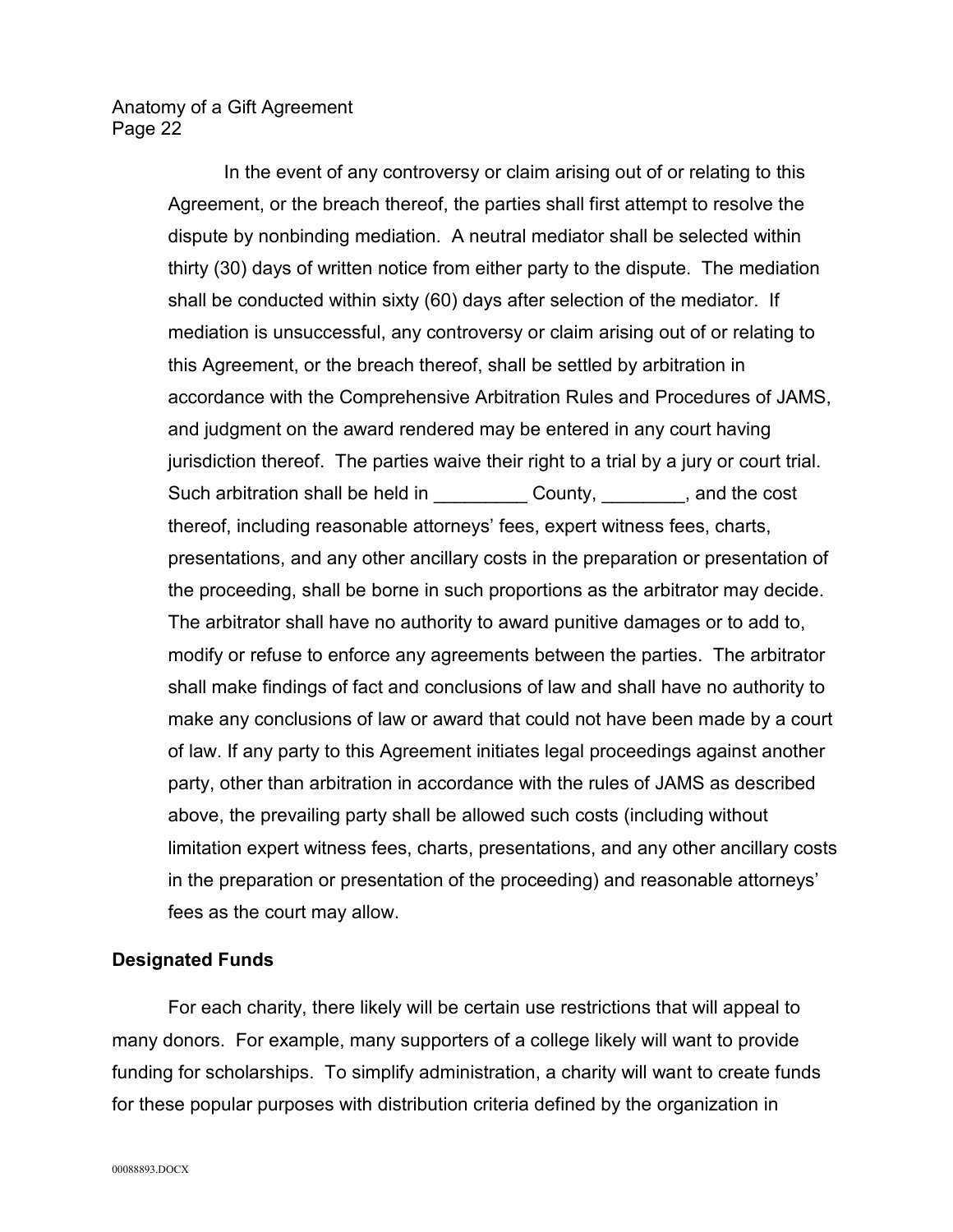advance. When a donor wishes to support an established program, the charity can direct their funds to the existing fund or reference the existing criteria. This will minimize the number of funds that the charity has to administer for a particular purpose and will provide a uniform set of criteria for distribution those funds. Otherwise, the charity may end up having many different funds with varied distribution criteria all generally for the same purpose.

## **Recognition Standards**

The charity will want to treat donors consistently when recognizing gifts. Also, certain donor restrictions impose administrative burdens on the charitable organization. The charity will want to be certain that the size of the gift is sufficient to compensate for the cost of administering the gift. Finally, some recognition such as naming a building involves opportunity costs since another donor might be willing to give a larger amount for the naming rights. To address these issues, the charity should have naming policies and levels defined in advance. These would include minimum amounts for any kind of named fund that must be accounted for separately. For building naming, each opportunity should have a thought out minimum gift in advance of any solicitations. Certain use restrictions would require a minimum level of funding to ensure the gift is large enough to address that particular purpose. For example, a scholarship fund should generate annually at least \$1,000, if not \$5,000, in order to provide a meaningful scholarship. Something like an endowed professorship will require considerably more money. The charity should have established minimums for these kinds of use restrictions to ensure that the gift will provide meaningful resources for the intended use. If the gift will be testamentary or paid over a lengthy period of time, the charity may need to adjust the minimum in order to ensure that when the gift is funded, accounting for inflation, the gift is still sufficient to meaningfully address the intended use.

## **Negotiating**

Charities want to be grateful for a donor's generosity, and are sometimes reluctant to push too hard for terms in negotiating gift agreements. Gift agreements,